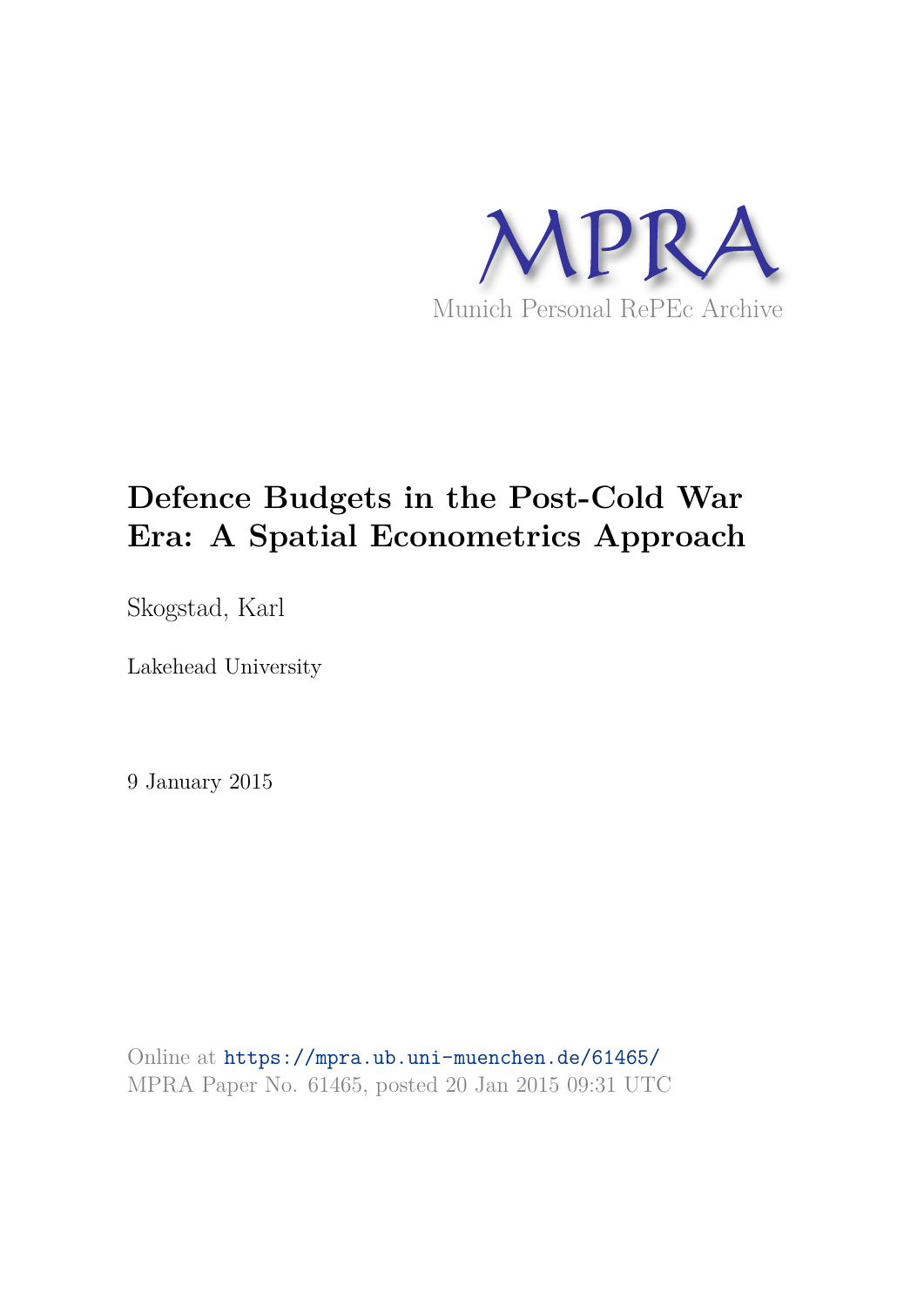## Defence Budgets in the Post-Cold War Era: A Spatial Econometrics Approach

Karl Skogstad<sup>1</sup>

January 2015

#### Abstract

This paper examines the determinants of national defence budgets in the post-Cold War era using a spatial econometric framework. Using data for 124 countries over a 16 year time period, I examine spatial relationships in defence spending to investigate how countries account for the military spending of other countries when setting their budgets. Using specially developed weighting matrices, the regression results indicate that defence budgets are positively spatially correlated. These results provide support for the use of "external" factors when examining defence budgets over this time period. The importance of a country's spatial location when setting its budget is further examined through the identification of regions of high and low defence spending.

JEL classification: F52, H56

Keywords: Defence Budgets, Spatial, External Factors

<sup>1</sup>Lakehead University, Department of Economics, 955 Oliver Rd, Thunder Bay, Ontario, Canada, P7B 5E1, kaskogst@lakeheadu.ca, 807-343-8378. I am grateful to Huw Lloyd-Ellis, Ugurhan Berkok, Beverly Lapham, Andrea Craig, Lealand Morin, Derek Stacey, and Matt Webb for valuable advice. Helpful comments were received from participants at the Canadian Economics Association Conference, and seminars at Queen's University, the University of Regina, the American School of Paris, and Lakehead University. Financial Assistance from the Ontario Graduate Scholarship and Queen's University is greatly appreciated. All errors are my own.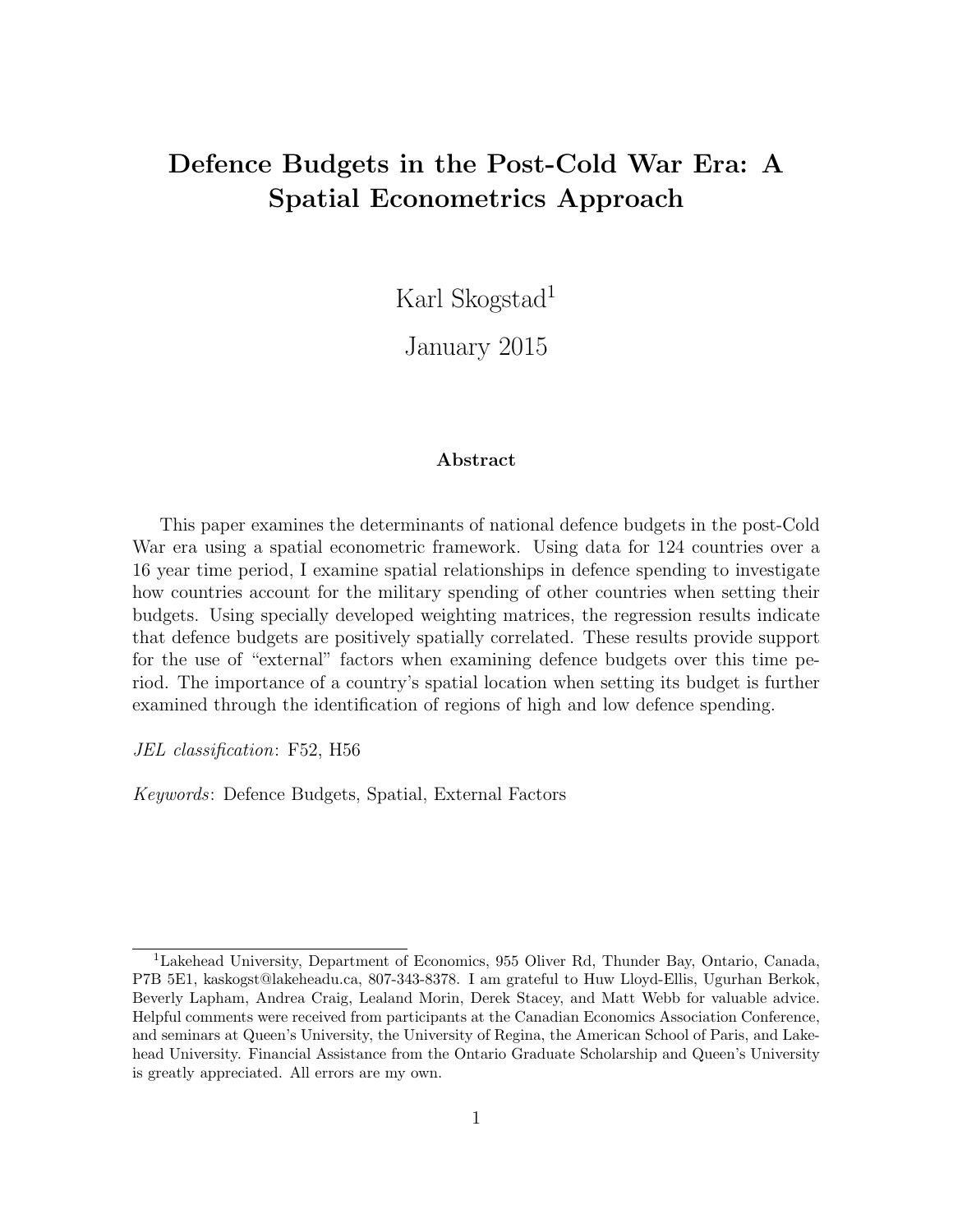### 1 Introduction

In this paper, spatial econometric techniques are used to access the extent to which, in the post-Cold War era, the defence spending of countries is positively spatially correlated with the defence spending of other countries. This is accomplished through the analysis of defence spending data of 124 countries over a 16 year time period.

The results obtained here diverge from those obtained by some authors studying defence spending during the Cold War. Both the end of the Cold War and strong economic growth in parts of the developing world have complicated the issue of budget setting. The polarization of countries into one of two camps is no longer observed. Regional powers such as Brazil, India, and Saudi Arabia have developed strong militaries, complicating the world's power structure. With this paradigm shift, countries may find it necessary, and prudent, to factor in the defence spending of other countries when setting their own defence budgets.

During the Cold War economists wrote many papers examining how military budgets were set. In light of the arms race between the US and the Soviet Union, the obvious first choice was to develop models where the defence budget of a country was a function of the defence budget of its rivals, the so called "external approach". Other authors instead focused on the political economy aspects of defence budget setting, known as the "internal approach."

The modeling of defence budgets as action-reaction processes is traced back to the 1960 book Arms and Insecurity by Lewis Richardson.<sup>2</sup> There he develops a model where the defence spending in country A is a function of the defence spending in country B, and vice versa. Under this external approach, the primary determinants of a country's military budget are factors originating from outside the country's borders. These factors can include the spending of potential enemies, the spending of allies, and the occurrence of war. It is clear why, in the 1960s, one would approach the problem in this manner. Only a few years earlier, in 1954, US Secretary of State John Foster Dulles announced a policy of "massive retaliation." This led both the US and Soviet Union to invest heavily in a stockpile of atomic weapons in order to ensure they would be able to enact this policy.

Thus, examining the correlation of defence budgets is necessary to provide support for the external factors approach. I postulate that a further refinement is needed based on the relative location of the countries in question. Not only will countries respond to the budgets of potential rivals, but it is important to factor in how feasible it would

<sup>2</sup>Richardson (1960)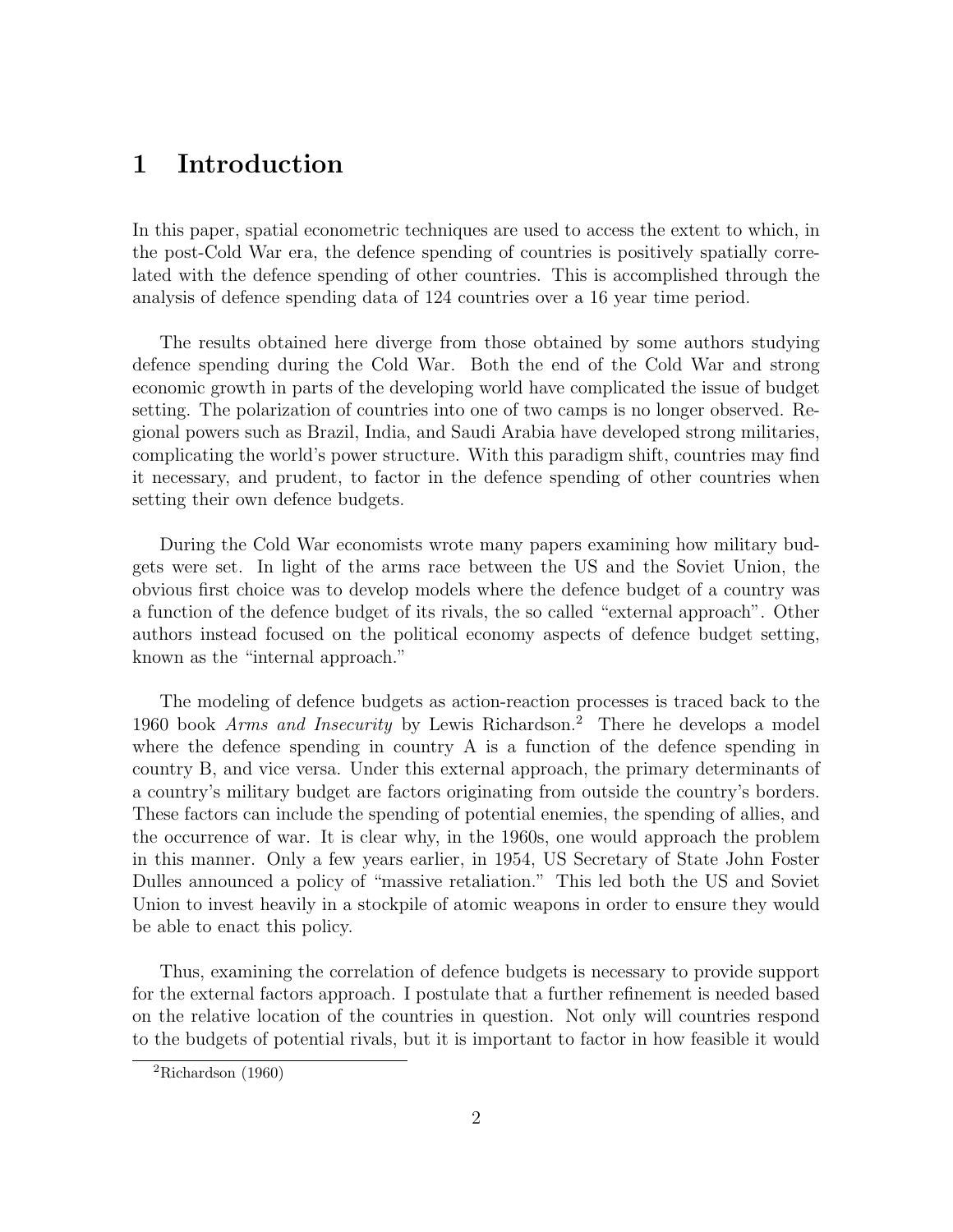be for a country to launch an attack on another. This information is captured by the relative location of the countries. For this reason, spatial econometric techniques are used, as they easily facilitate this addition.

Many authors have examined whether defence budget data during the Cold War fits the Richardson model, but their focus on single countries or small regions overlooks important determinants of defence spending. For instance, Lambelet (1971) looks at the Middle East. Similarly, Strauss (1978) tries to fit the model to the spending of the two Cold War Super Powers. Finally, Smith (1980) adapts the Richardson model into a neo-classical framework and estimates it for the UK. These papers all find that the defence spending of each of these countries is correlated with the defence spending of certain other countries. They do not, however, estimate any immediate in-year feedback effects of changes in spending, and they do not allow for spending from countries not in the study to impact budgets. By excluding the spending of countries outside the sample, they assume that a weight of zero is given to the spending of these countries. In some cases even immediate neighbours receive a zero weight. Thus, although they do provide support for the external approach to modeling defence budgets, there is room to pursue the question further. Here, I focus on the potential interactions amongst a large sample of countries and, furthermore, I factor in a more realistic interaction profile based on countries' capacity to engage one another militarily.

The internal approach to analyzing defence spending arose shortly after Richardson's work. It postulated that spending levels were based on the incentives faced by bureaucrats and politicians rather than the defence budgets of other nations. Nincic and Cusack (1979) examined the impact that election cycles have on spending, and found that upcoming elections are correlated with increased defence spending. Griffin, Wallace, and Devine (1982) showed that regressions which include internal factors, such as the size of the government, GDP, inflation, and unemployment, outperform regressions which focus solely on external factors. Cusack and Ward (1981) also finds that internal factors, such as elections, aggregate demand fluctuations, and general economic performance, outperform external factors as determinants of defence budgets, in the US, USSR, and China. Ostrom (1977) compares an external with an internal model and concludes that both perform rather poorly.

Although there is strong evidence to support the primacy of internal factors in explaining Cold War spending, it seems unreasonable to believe that the budgets of potential enemies play no role in the determination of defence budgets. In fact, I hypothesize that as a result of the uncertainty that exists in the post-Cold War period, external factors may play a more significant role. International relations have become more fluid as countries no longer fall into one of two opposing camps. Economic growth has led to the emergence of regional powers. These are countries who have a strong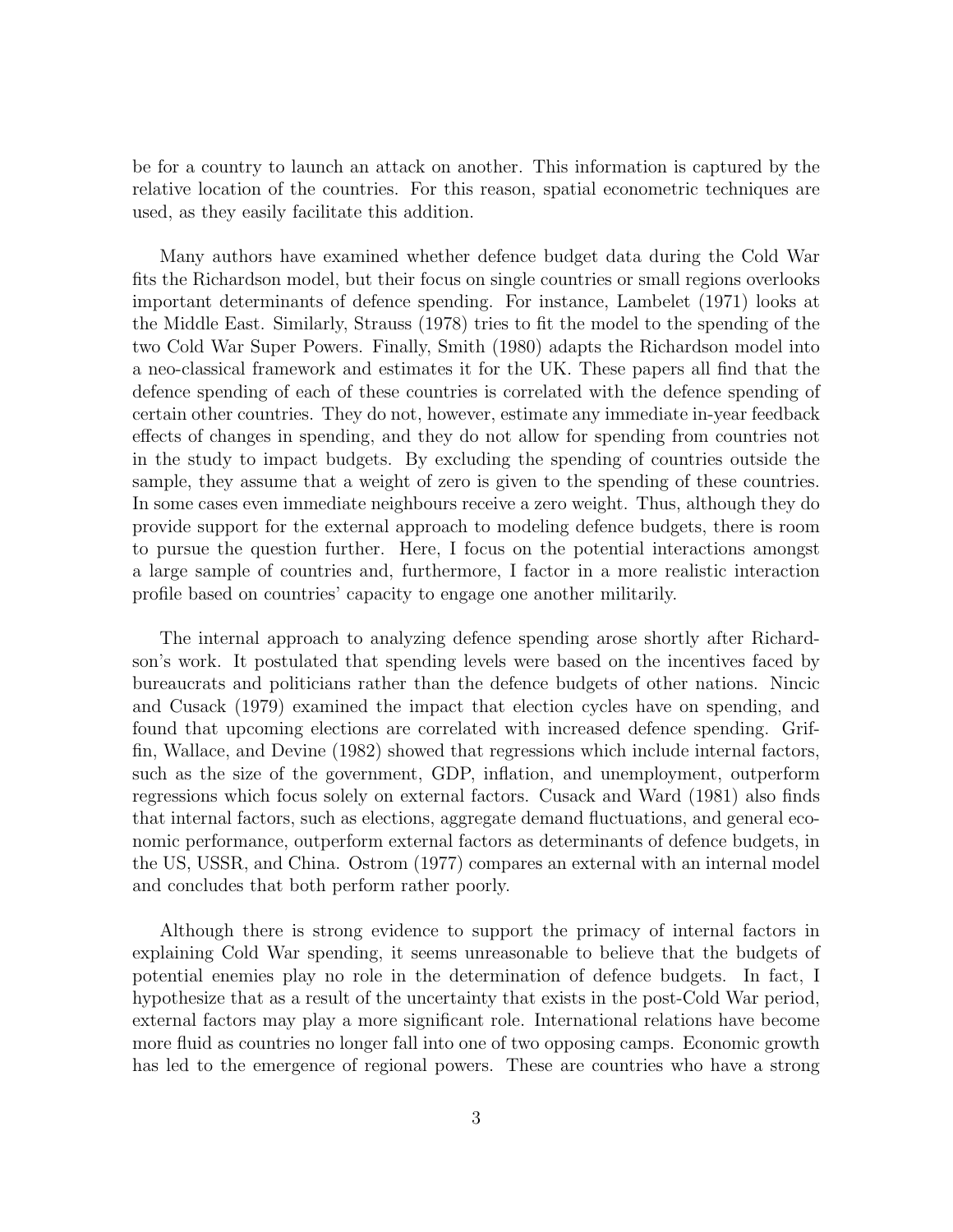influence over their closest neighbours. The militaries of other countries become a greater threat when one is no longer certain who ones allies are. For that reason, this paper focuses primarily on external factors, while controlling for internal factors.

Recently, a number of other papers have also studied post-Cold War defence spending. Nikolaidou (2008) examines the demand for defence spending in the European Union from 1961 to 2005, Solomon (2005) examines Canadian defence spending from 1952 to 2001, Looney and Frederiksen (2000) examines defence spending in Latin America from the 1970s through to the mid 1990s, and Douch and Solomon (2014) examines defence spending for Middle Powers between 1955 and 2007. My focus here is solely on the post-Cold War period, as the end of that conflict was the beginning of a new paradigm in global relations. Additionally, some of the data series for the years prior to 1993 are incomplete, making analyzing the transition from the Cold War era to the post-Cold War era difficult.

As already mentioned, this paper focuses on the importance of a country's relative location on its spending level. Murdoch and Sandler (1984) were amongst the earliest authors to address this point. An important result that emerges from their study is the effect that location has on the spending levels of NATO nations, specifically Germany and Italy as "flanking nations." Intriligator and Brito (2000) also raises the issue of geography. They argue that with the end of the Cold War, the behaviour of regional powers, such as Saudi Arabia and Egypt, have become more important to the study of defence spending patterns. The impact of a country's spatial location on its spending levels will be thoroughly examined. This will enable me to identify regions with relatively high and relatively low spending patterns.

In contrast to the more regional studies, this paper examines a large sample of 124 countries over 16 years. Thus, a spatial panel data model is used. It is only recently that techniques to perform this type of analysis have been developed. Few authors have made use of these techniques and none have examined military spending using a panel data spatial approach.

Spatial econometrics relies on a matrix that captures how a country factors in the defence spending of every other country. Three such weighting matrices are developed here, using the capacity of a country to project its military power beyond its immediate neighbours as the key component. These weighting matrices can be used by authors in the future to better examine interactions between countries.

The only other author who also uses a spatial approach in examining defence budgets is Goldsmith (2007). He examines 120 countries for 1991 only. Two weighting matrices are used: contiguity and inverted distances. He finds there is a positive and significant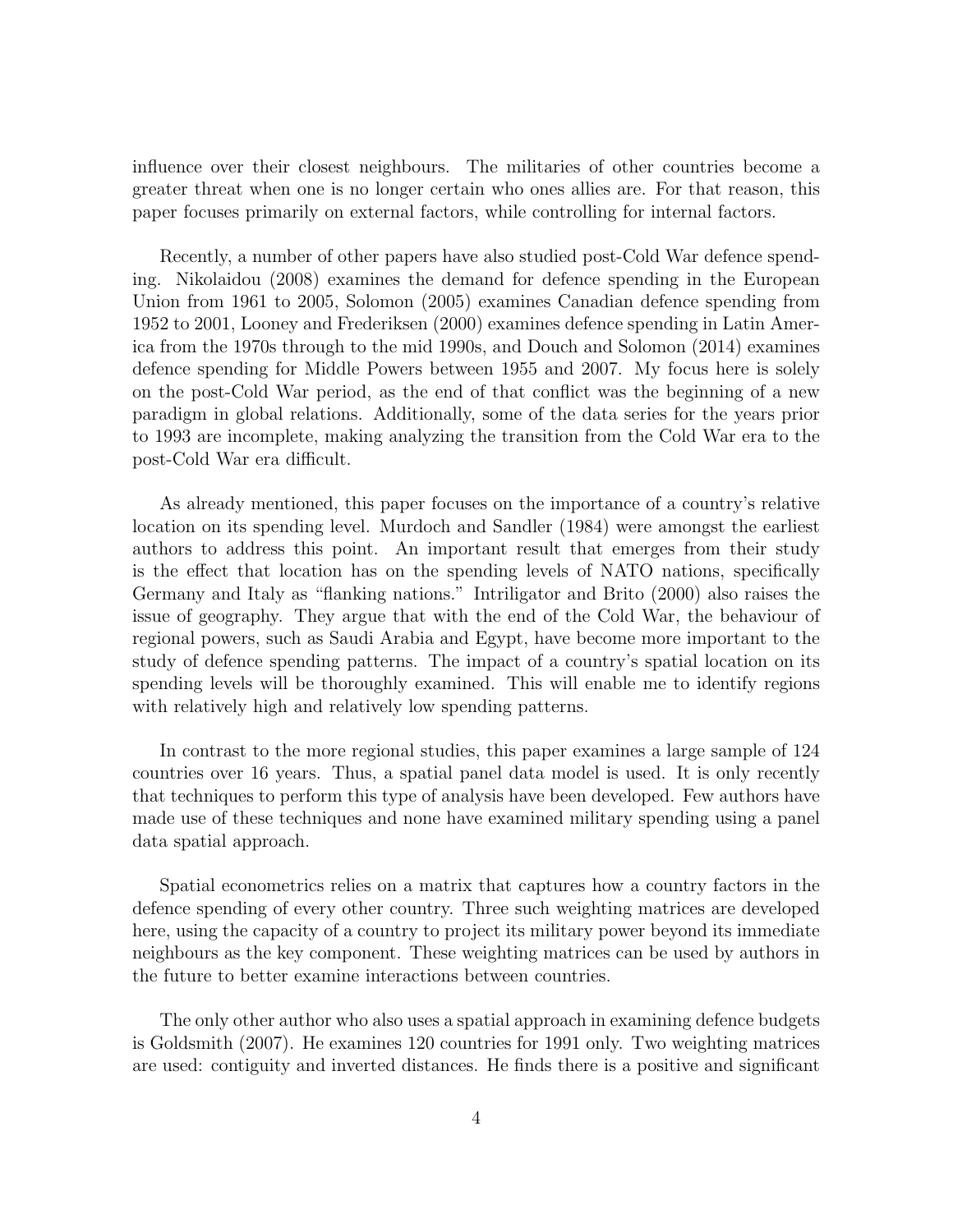spatial correlation measure, which supports the notion that countries respond in a positive manner to spending in neighbouring countries.

I extend this approach in two significant ways. First, the analysis is expanded to a 16 year period. This provides a more robust estimate of spending patterns in the post-Cold War era. Goldsmith limited his study to a single year, a year that had a relatively large conflict (the Gulf War), which could bias the results. The use of panel data also allows me to control for unobserved factors that are unique to each country. The longer time horizon also allows for an examination of any cyclical patterns and allows time for countries to respond to the observed changes in defence spending of neighbouring countries. As the results will show, controlling for these factors provides a better understanding of defence budgets. Second, and more importantly, weighting matrices are developed that more accurately reflect which countries each other country considers as a potential adversary. These changes result in a clearer account of how defence budgets are set. My results indicate that, given the qualitative structure I impose on the data, there is strong evidence of positive correlation in defence budgets, providing evidence of the importance of a country's relative location and the defence budgets of its neighbours in the determination of its own defence budget.

An interesting result that emerges from using the spatial approach is the identification of different behaviours between geographic regions. As expected, we see that regions such as the Middle East and North West Africa engage in high spending behaviour due to the spillover effect. These results match what casual observers may have predicted. Perhaps more importantly, however, regions that exhibit the opposite behaviour are identified. Such zones are found in Central America, Sub-Saharan Africa and parts of Europe and Asia. Additionally, one can examine the spatial nature of the spillover effects by examining counterfactual situations. By changing an independent variable, one can use the estimated parameters to predict how changes in defence spending by one country spread throughout the system of countries.

The paper is structured as follows. Section 2 provides a brief overview of spatial econometrics. Section 3 discusses the data sources for the variables used in the regressions. Section 4 describes the development of a number of weighting matrices examined in this paper. Section 5 presents the regression results and some robustness checks. Section 6 discusses the geographical interpretations of the results. Section 7 concludes. All tables and figures can be found at the end of the paper.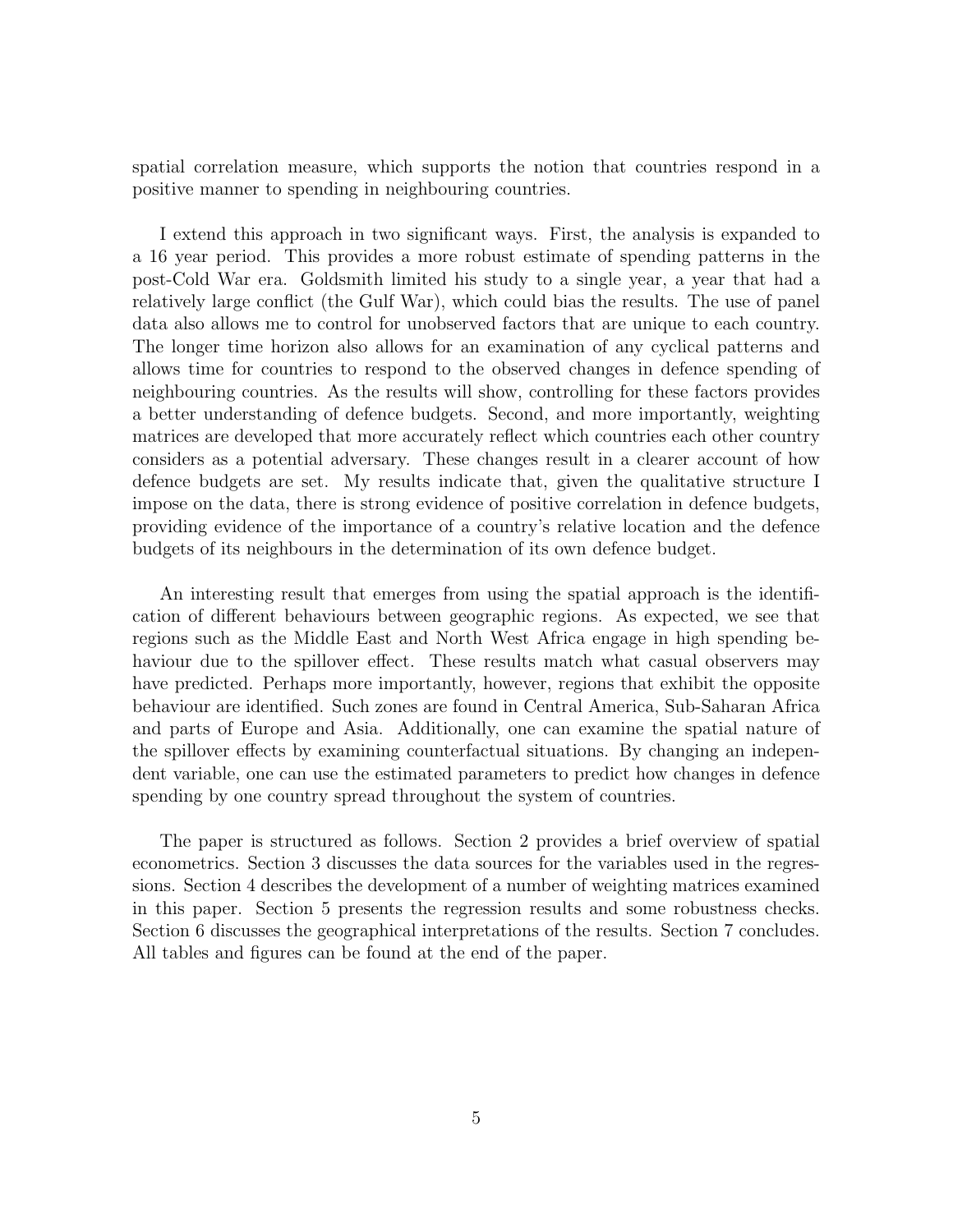### 2 Spatial Econometrics Overview

Spatial econometrics allows for the analysis of defence spending data in a way that easily and intuitively incorporates the relative geographic location of a country. It is natural to think that the threat a country's military poses is a function of how easy or difficult it is for that country to actually engage in combat operations against the home nation. If it is believed that countries respond to one another's defence budgets in the same period, and if it is believed that the weights placed on these countries are a function of their relative spatial location, then spatial econometrics is a useful tool, as it easily incorporates these beliefs.<sup>3</sup>

Spatial econometric techniques conveniently handle the problems that arise when the dependent variables in a geographic region is a function of the dependent variables of other regions. As the number of countries rise, simply adding these dependent variables to the right hand side of an OLS regression equation leads to too many parameters to be estimated. Spatial econometrics solves this problem by imposing structure on the parameters. Specifically, it imposes the restriction that all countries respond with the same magnitude to a given weighting of the dependent variables of other countries. Although this condition is restrictive, it allows for an examination of an overall tendency in the data.

The general spatial autoregressive model (SAR) takes the following form

$$
y = \rho Wy + X\beta + \epsilon \tag{1}
$$

Here,  $y$  is the vector of dependent variables,  $X$  is a matrix of independent variables,  $\epsilon$  is the error term, and  $\beta$  are coefficients to be estimated. The two changes from a standard regression are W, a matrix of spatial weights, and  $\rho$  the parameter estimate for the variable  $Wy$ . In this paper, y will be the defence burden, that is the military spending of a country as a proportion of total GDP.

The data to be estimated is in the form of an  $N$  countries by  $T$  years panel given by Equation 2. Here a spatial fixed effect term,  $\mu_i$  has been included.

$$
y_{it} = \rho \sum_{j=1}^{N} W_{ij} y_{jt} + X_{it} \beta + \mu_i + \epsilon_{it}
$$
 (2)

<sup>3</sup>For excellent references on the subject see Anselin (1988) and Anselin, Le Gallo, and Jayet (2008).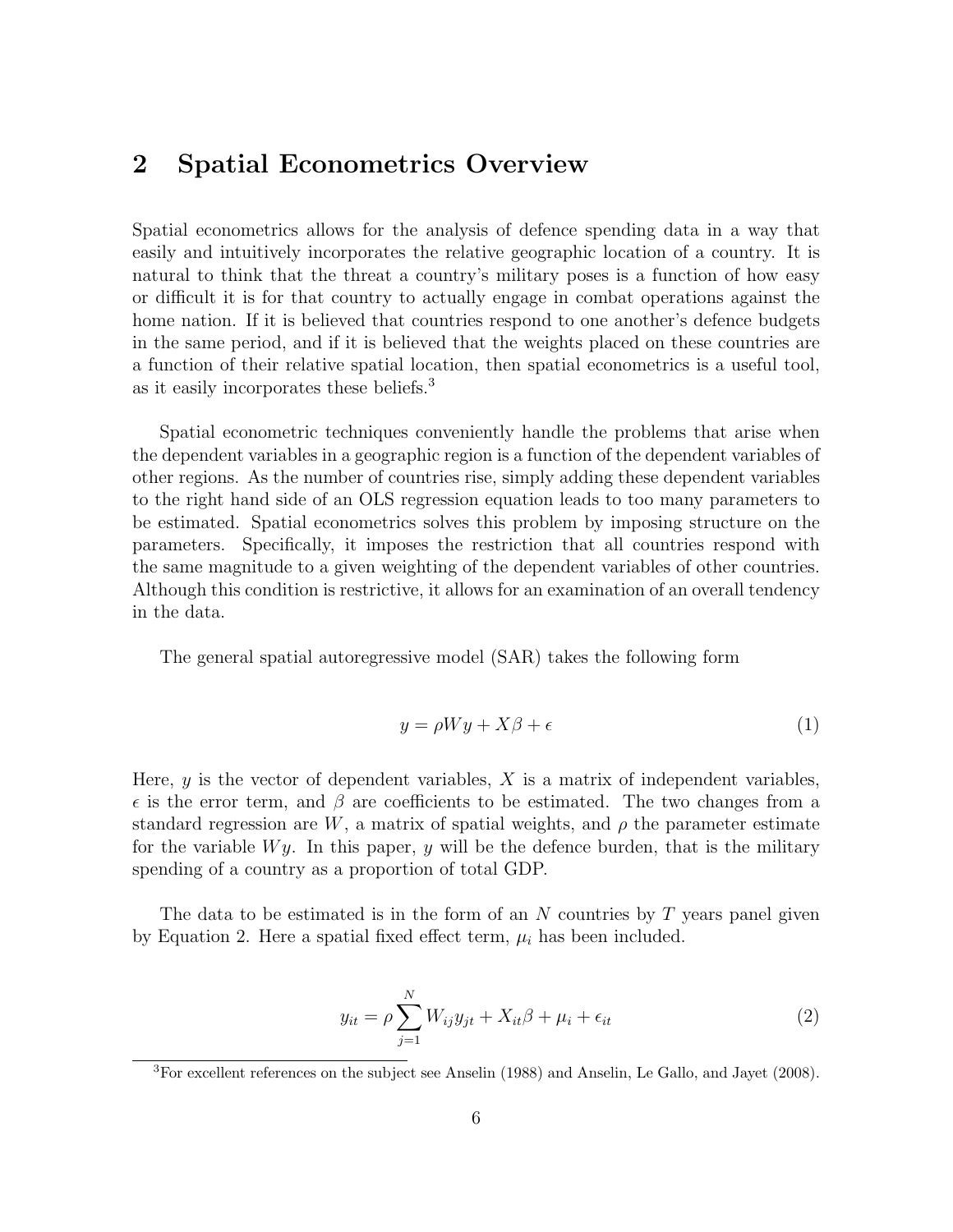Solving Equation 2 for y reveals that the error terms will not be independent from the regressors due to the presence of the weight matrix. As such, OLS cannot be used to estimate spatial econometric models. Others have shown that maximum likelihood estimation can provide consistent and unbiased estimates.<sup>4</sup> As such, this paper makes use of the maximum likelihood estimation approached, proposed by Elhorst (2003).<sup>5</sup>

It must be emphasized that  $\rho$  is a single value that describes the nature of the spatial relationship present in the data. It is hypothesized that the value of  $\rho$  will be positive. This would indicate a positive spatial relationship, which implies that defence spending in a country is positively correlated with that of its neighbours, as defined by the weight matrix.

The weight matrix is a row-normalized square matrix of size  $N$  that describes exogenous factors which determine how we might expect countries in the world to interact with one another. A typical element  $(W_{ij})$  provides the relative weight that country i places on country j's spending. Examining a row of matrix W provides the relative weights that a country places on all other countries' defence spending. If an element  $W_{ij}$  is zero, then the spending of country j is not directly factored into the spending decision of country i. A larger value indicates that more weight is assigned to that country's spending, relative to others.

Another difference between spatial econometrics and standard OLS is in the interpretation of the  $\beta$  coefficients. It is not correct to interpret them as partial derivatives, as one would with an OLS regression, as this would ignore the feedback effects that are present in the model. The ultimate effect will depend on factors such as the location of the country, especially in terms of the number of neighbours and how closely they are connected.

In order to properly interpret the effect of changing an observation one can estimate the direct, indirect, and total impact that changing an observation will have on the vector y. The direct effect is a measure of the impact that changing a single element in the matrix X, say  $x_{ir}$ , has on  $y_i$ , including feedback effects. The indirect effect is the effect that changing  $x_{ir}$  has on all other ys that results from the interaction through the weight matrix. The total effect is the sum of these two values.<sup>6</sup>

At this point it is helpful to reemphasize why a spatial approach is needed. As with any regression, if  $Wy$  is an explanatory variable in the true model and it is left out, the regression will suffer from an omitted variable bias. It is reasonable to believe

<sup>4</sup>See Anselin (1988) Chapter 6 for details.

<sup>&</sup>lt;sup>5</sup>For further information on how the model is estimated see Elhorst  $(2010)$  and Elhorst  $(2012)$ .

<sup>6</sup>See LeSage and Pace (2009) Chapter 2 for equations and further details.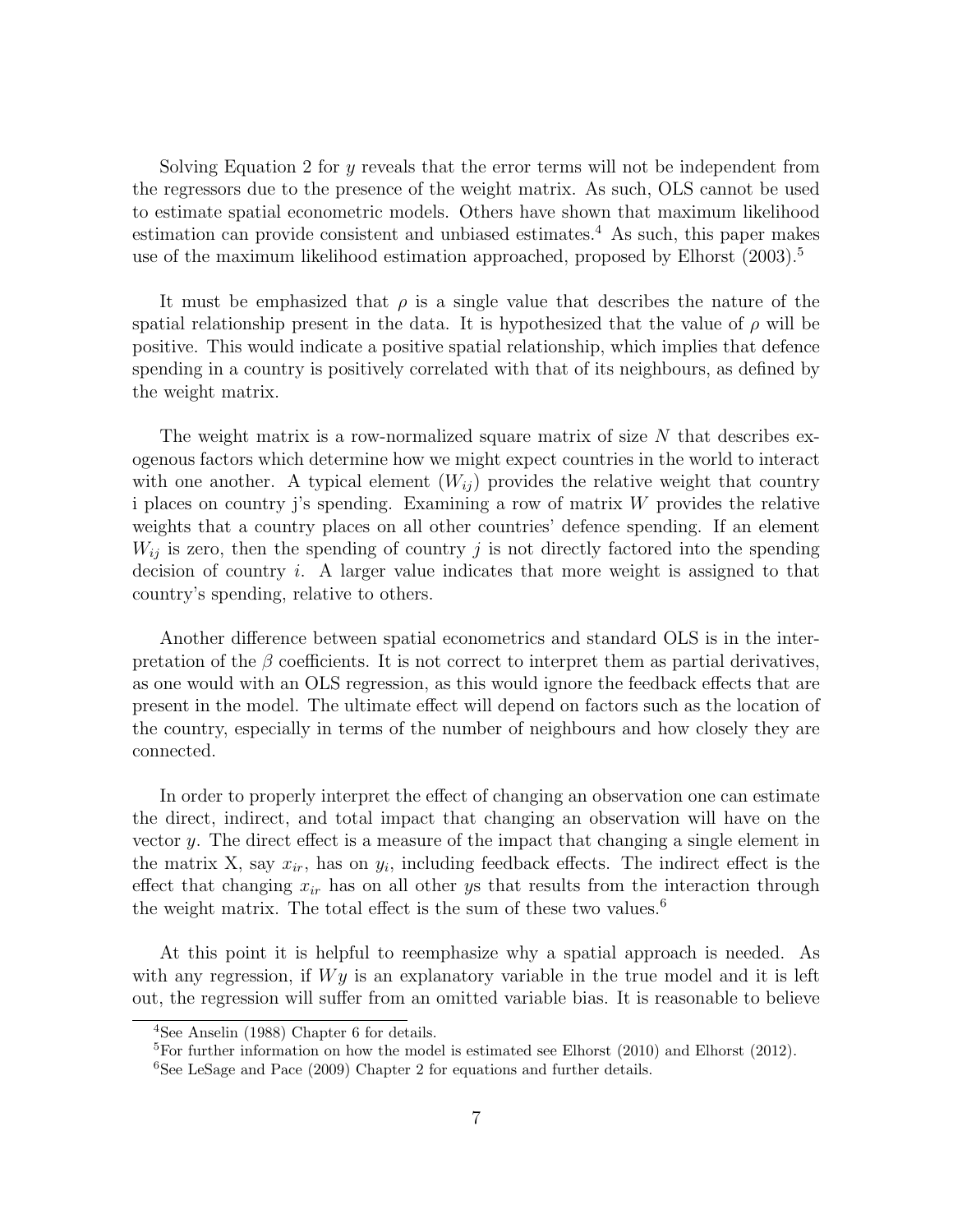that policy makers account for the budgets of other countries when they set their own budget. It is also reasonable to believe that different weights are assigned to different countries depending on the threat which they pose. Thus, there is sufficient reason to believe that omitting the weighted spending of other countries would lead to biased estimates.

#### 3 Data

I focus on the post-Cold War period, specifically the 16 year period from 1993 through to 2008. There are 124 countries in the sample. Table 1 provides summary statistics for the data series used in this paper. Data on military spending is obtained from the Stockholm International Peace Research Institute (SIPRI). Spending as a percent of GDP is the variable of interest, which the literature refers to as the defence burden. This measure was chosen over a dollar value of spending as it more easily facilitates cross country comparisons, as it indicates what share of available resources is devoted to defence. Additionally, the defence burden also allows for a more appropriate comparison between countries of different sizes.<sup>7</sup>

Data on the population of each country was obtained from version 7.0 of the Penn World Tables. A measure of civil liberties is used to identify countries which are more autocratic than others. The source of this data was Freedom House's Freedom in the World index. Their ranking runs from 1 to 7, where lower numbers indicate more civil liberties and higher numbers indicate a more authoritarian country. They assign the value based on factors such as freedoms of expression, assembly, and religion, as well as factors such as the rule of law and economic freedoms.

A dummy variable for whether or not a country was engaged in a war in a particular year is another explanatory variable. This was taken from the Correlates of War project.<sup>8</sup> A value of 1 is assigned if a country was engaged in an Inter-State War, an Intra-State War, or an Extra-State War. These measures include wars between states, wars within a state, and wars between a state and a non-state entity. The lag of this variable was used in regressions to mitigate potential endogeneity problems. Since wars are often planned in advance, increased spending could proceed a war.

Some internal factors were also examined in the paper. The first is a measure of

<sup>7</sup>As a robustness check, defence spending per capita is used as the dependent variable, with very little difference in the results.

<sup>8</sup>Sarkees and Wayman (2010)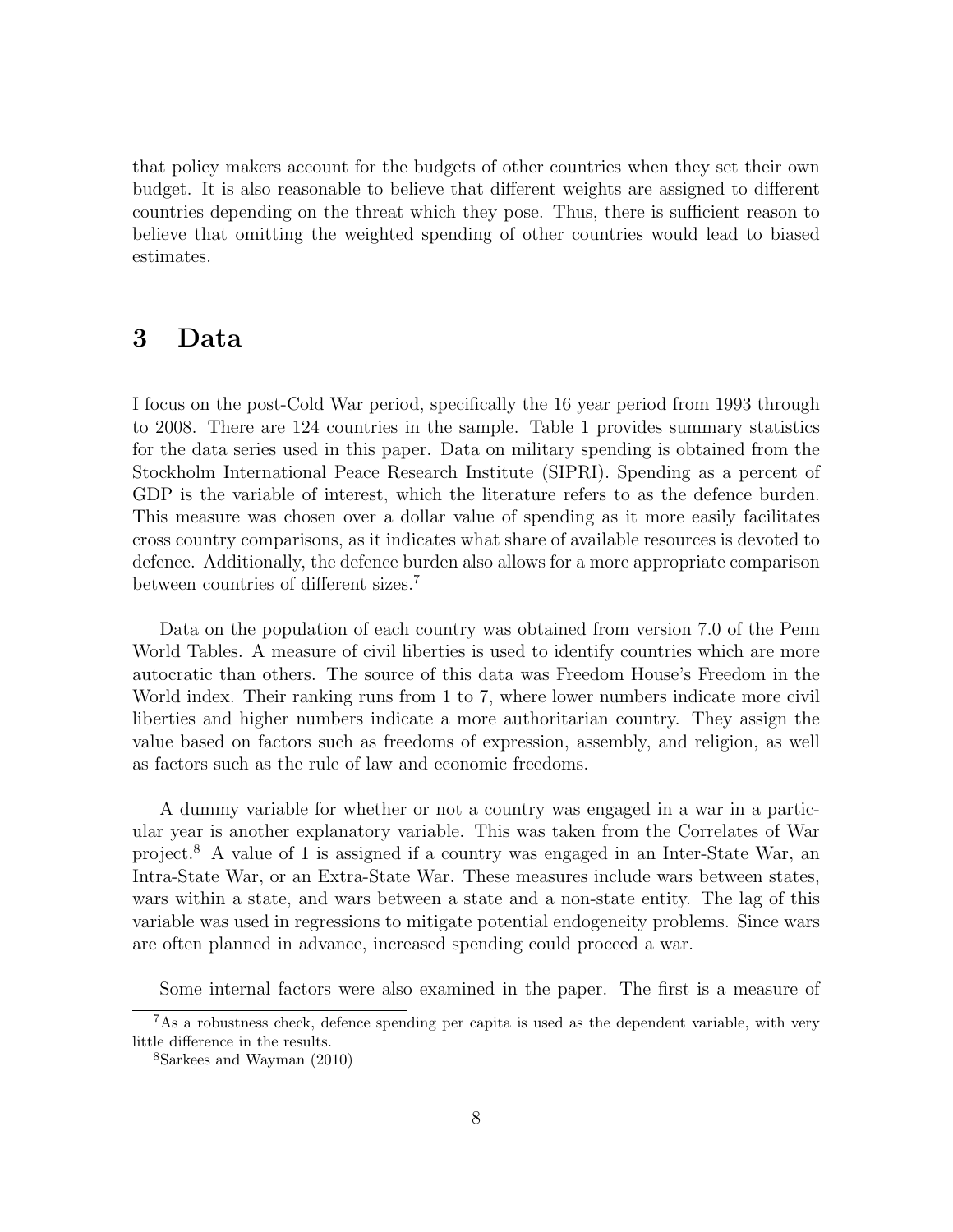GDP per capita, taken from version 7.0 of the Penn World Tables. Since military spending is included in GDP, the defence spending for each year was subtracted from this measure. This variable is in constant 2005 US dollars.

A second internal factor is economic growth. This is measured by real growth in the non-military component of GDP. This is computed from the adjusted GDP measure discussed previously.

A third internal factor found in other papers is the relative size of the government sector. To calculate this, military spending was subtracted from the dollar value of government consumption. This was then divided by adjusted GDP. The result was the fraction of the non-military economy that the non-military government sectors comprised. The source of government consumption is version 7.0 of the Penn World Tables.

The final variable considered is a dummy variable for whether an election occurs in the following year. After determining which elected official or officials are in charge of setting defence budgets, elections over the time period were documented. If the budget setter was to be elected in year  $t$ , then a value of 1 was assigned to the variable in year  $t-1$ .

These four internal factors were selected as they were frequently used in the literature and reliable and complete datasets were available. It was hoped that unemployment rates could have been used as a fifth variable, however data were not available for all countries in the study. I made the choice to omit this variable in order to maintain the maximum number of countries available for the regressions.

### 4 Weighting Matrices

The appropriate choice of weighting matrix is key for spatial regressions. This matrix must describe the relative weights that a country places on the spending of other countries when deciding at what level to set its budget. This paper will examine a variety of different candidate weighting matrices, which are outlined below. The first two are used extensively in the cross-country spatial literature. The latter three are constructed specifically for this paper.

The first matrix considered is the inverse distance between capital pairs of all countries. This is at one extreme of the spectrum of weighting matrices, as it states that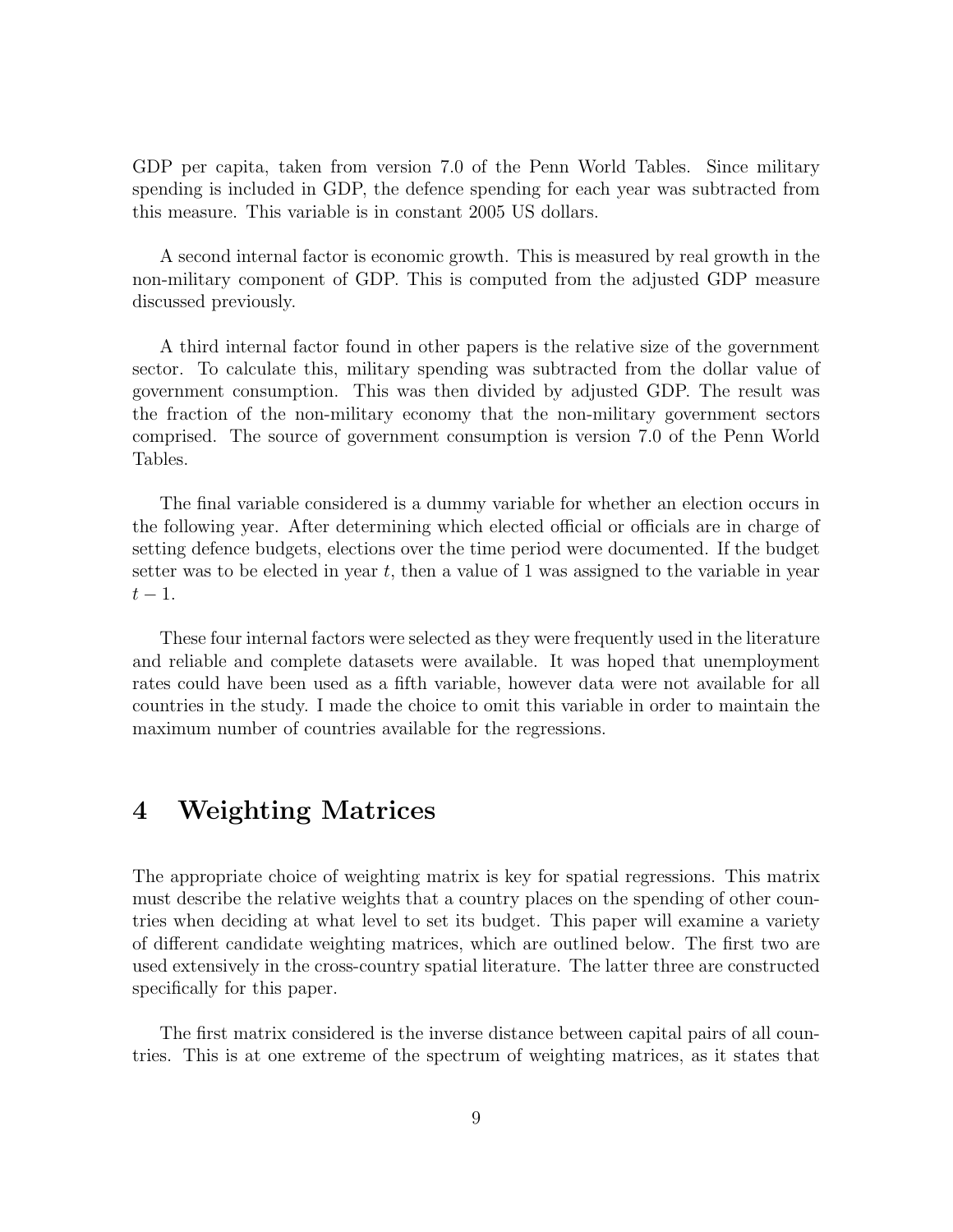all countries factor in the spending of all other countries, however a higher weight is placed on countries whose capitals are nearer to their own. This type of matrix would be most appropriate if all countries were major powers in the world. It is conceivable that countries such as Russia, the US, and China do take into account the budgets of all other countries to some degree. However, it is difficult to believe that this method describes the thinking of smaller countries. It is unlikely that a small landlocked country such as Bhutan would react to changes in the military spending of a nearby small landlocked country, such as Kyrgyzstan.

The second weighting matrix is at the other extreme of the spectrum. To overcome the problems associated with the previous matrix, this matrix looks solely at countries which are immediate neighbours. It is a binary matrix where a value of 1 is assigned if two countries share a border, otherwise a weight of 0 is assigned. For the purpose of this matrix, maritime borders are included, as are dependencies. This matrix does a better job at describing which countries smaller nations factor in when setting their budget. On the other hand, it also implies that the US would not factor in the budgets of China or Russia, a difficult assumption to accept.

To find a more plausible weighting matrix, countries are classified into two groups. The first group includes countries that have the ability to project their military power worldwide. These countries are typically classified as middle powers, regional powers, or super powers. They are denoted as Type P countries. The second group includes those countries which do not fit into the first category. These are labeled Type Q countries.

In order to determine which countries fall into the former category, the military equipment of countries in 2010 is examined. This data is obtained from The Military Balance, a publication which lists the military assets of every country in the world.<sup>9</sup> This data will be used to determine which countries have the ability to project their power beyond their immediate neighbours. There are four criteria which are examined. A measure of the projection power of the navy, a measure of the size of the air transport capabilities, a measure of air combat capabilities, and a measure of mobility of the army.

The first measure examined is the size of the navy. Modern navies have many different vessels, which specialize in a number of different capabilities. A satisfactory measure of the navy is not simply the number of ships, as this number can easily be inflated with the purchase of smaller patrol or coastal vessels. The desired measure is the number of oceangoing ships, sometimes referred to as the size of the Blue Water navy. We wish to know the number of ships each country has that are classified as one of the following: Submarine (both tactical or strategic, but not midget), aircraft carrier

<sup>9</sup> International Institute for Strategic Studies (2010)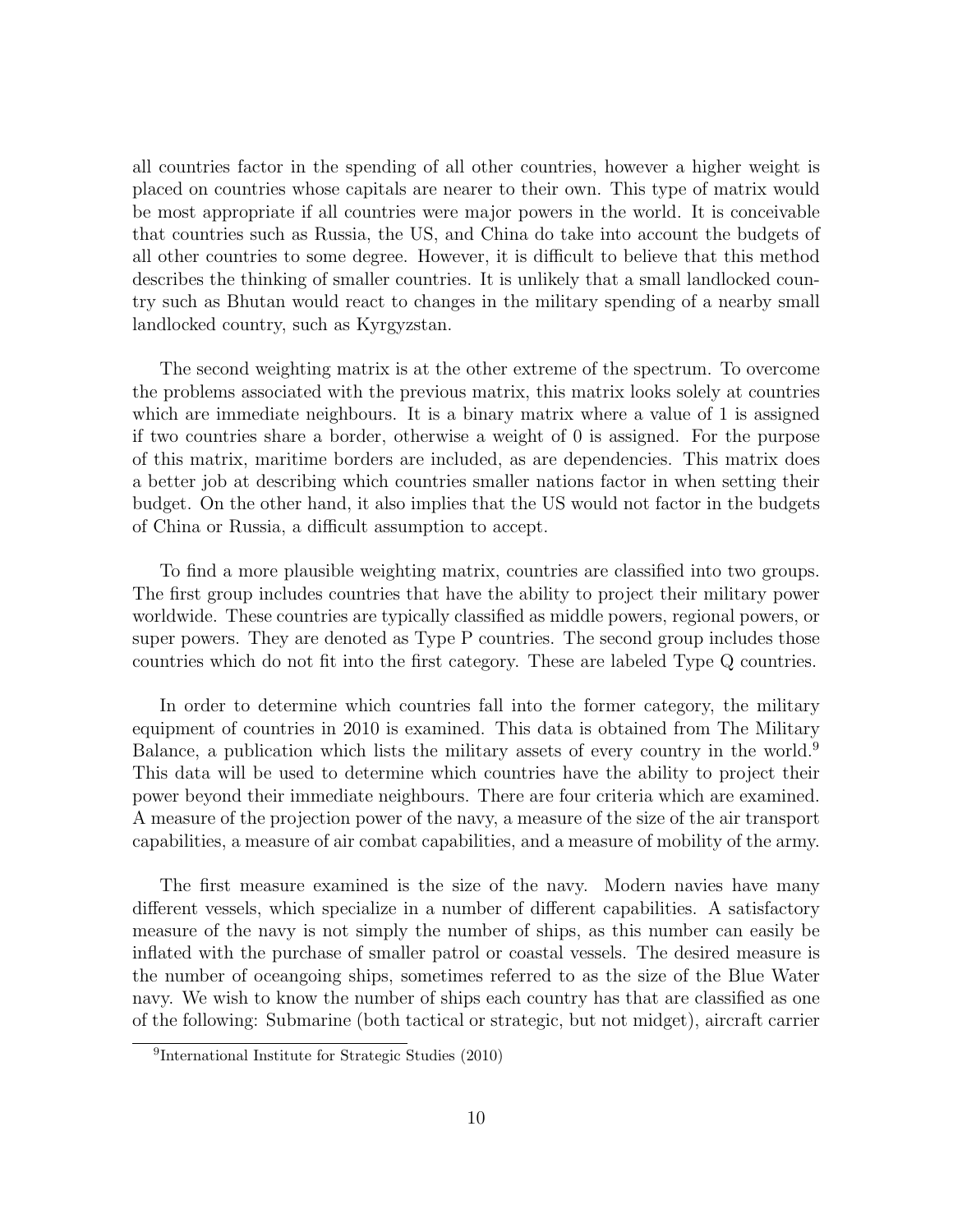(including helicopter carriers), cruisers, destroyers, frigates, and amphibious ships (but not amphibious craft), as these are the classes of ships that can be used to project sea power around the globe.

Out of the 124 countries considered, 59 countries in the dataset have at least 1 ship of the types listed above. Countries which have 10 or more of these ships are classified as being able to project power with their navy. I find that 32 countries meet this criteria.

Next the size of the air force is examined. There are two measures of interest. The first is a measure of the air lift capabilities of the countries. If countries do not border one another, and do not have permission to travel through neutral countries to engage potential enemies, then they must either travel by ship or by air. Thus, a measure of the number of transport aircraft per country is needed.

The data shows 115 of the countries have at least 1 fixed wing transport aircraft. A cutoff point of 50 planes is used to determine which countries had the ability to project their military power worldwide. This cutoff resulted in 33 countries which satisfy the criteria.

The second component of the air force is the number of fixed-wing combat aircraft. In 2010, 93 of the countries examined have at least 1 combat aircraft. A cutoff of 100 combat aircraft is used to identify power projection capability in this dimension. This leaves 34 countries who meet this criteria.

Finally, the mobility of the armies is examined. In modern warfare, there is a need for military vehicles. Speed and maneuverability have been shown to be essential to engaging in combat operations. As such, countries which have a large number of military vehicles are able to engage in combat operations abroad. There are many different classifications of military vehicles, but only the following types are included: Main battle tanks, light tanks, reconnaissance vehicles, armoured infantry fighting vehicles, armoured personnel carriers, and armoured assault vehicles.

All but 5 countries in the data set have at least 1 vehicle of any of these types. The measure of 1000 vehicles is the chosen cutoff point. This leaves 47 countries which satisfy this criteria. Table 2 summarizes the above information.

There are 58 countries which satisfy at least one of these four criteria. Of these, 18 satisfy all four, 29 satisfy three or more, 41 satisfy two or more, and 58 satisfy only one. Countries which satisfy at least 3 of these criteria, are identified as countries with the ability to project their power globally. Table 3 lists these Type P countries and how many of the four criteria they satisfy.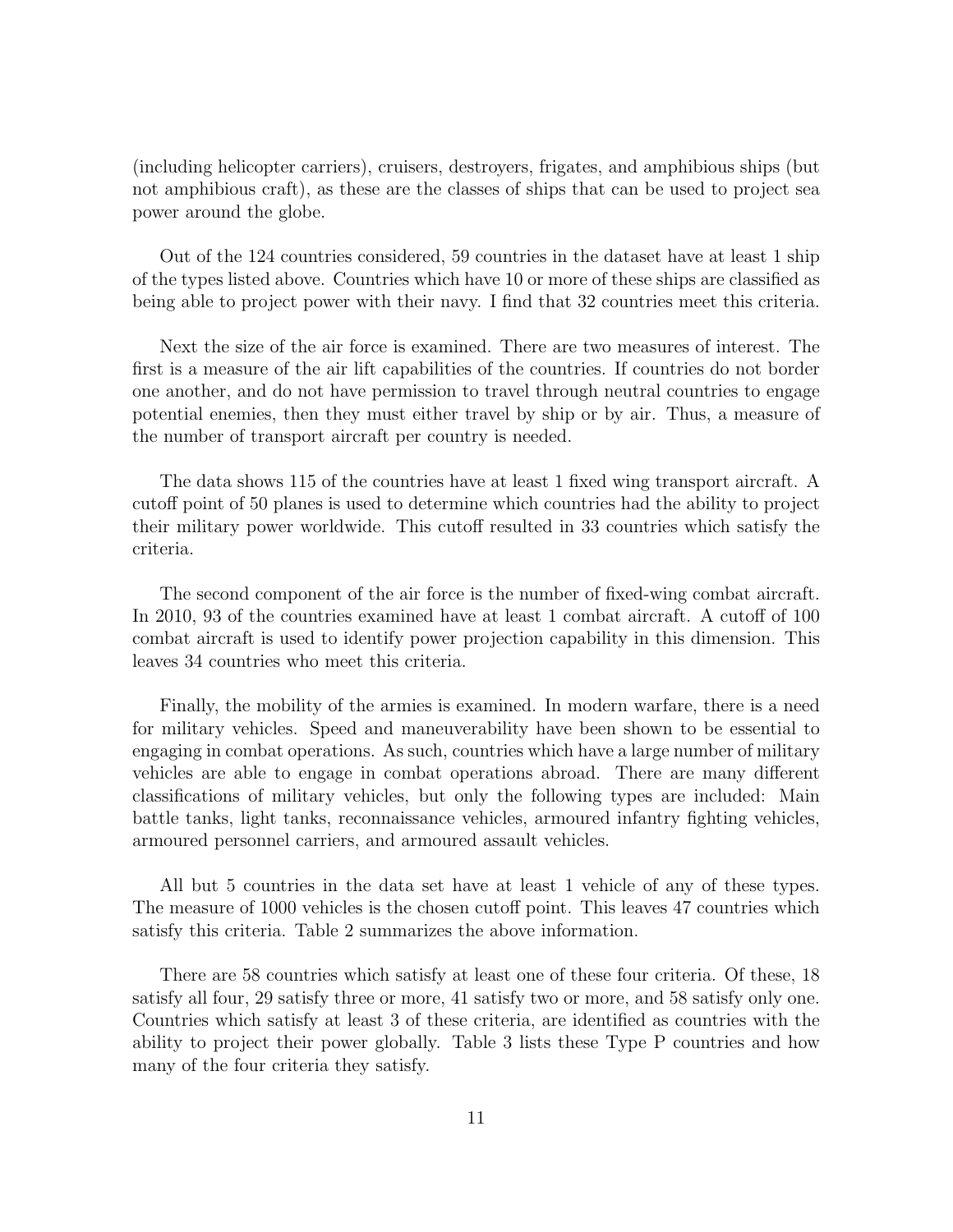Now that countries that can project their power have been identified, the next step is to determine how these countries interact with the other countries of the world. There are three hypotheses that are all examined in this paper.

The first, is that two groups ignore one another. In this W matrix, countries that are type P, assign a value of 1 to other type P countries, and a value of 0 to type Q countries, except if they share a border with that country, then they get a 1. Type Qs assign a value of 1 to countries with which they share a border, regardless of type. This matrix assumes that all countries care about what their immediate neighbours are doing, whether they are type P or type Q. Additionally, type Q countries believe that they could not compete militarily with type P countries, so they do not even bother to try. They simply ignore the actions of these countries. Meanwhile, type P countries view other type P countries as potential threats. This matrix is given the label, "Two Groups."

The second method, has type P countries interacting with all other countries, and type Q interacting with only their neighbours. This can be viewed as a world policing story. By acquiring the equipment to intervene anywhere in the world it is possible that type P countries have shown their desire to act as a global police force. Thus, these countries would be interested in the choices of all other countries, so that they can maintain the necessary equipment to intervene in any country. Again, type Q countries care only about their immediate neighbours, as they have determined that they cannot compete with the level of spending of these type P countries. This matrix is entitled, "World Police."

The final method, is to have all countries give a positive weight to type P countries. In this case, countries care about those countries that can threaten them, that is their immediate neighbours and all countries who possess the military capability to project their power. So, type P countries care about the actions of all type P countries, and their immediate neighbours. The difference now though, is that type Q countries factor in the spending of type P countries. It is logical to assume that countries would be interested in responding to the actions of those countries who could pose a threat. This matrix is entitled, "Who Can Get Me?"

These three matrices are further augmented by replacing the pairs assigned a value of 1 with the inverted distance between the two countries' capitals. This helps to capture the importance of regional powers.

A second change that is made, in this case to all five weighting matrices, is to control for alliances. A few issues arise in this regard. The first issue is in identifying what qualifies as an alliance. Certain countries work closely with one another, without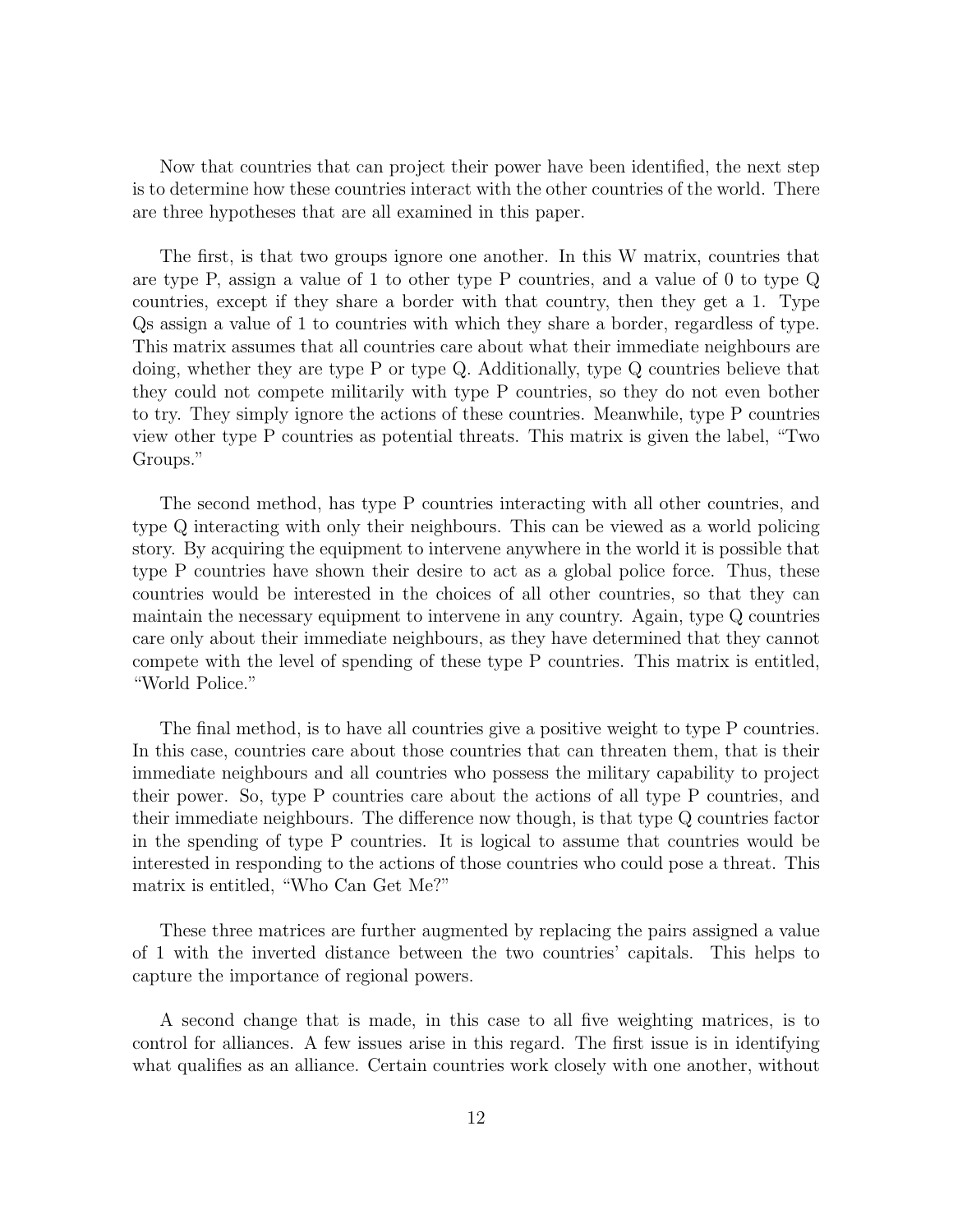formalizing their relationship with a treaty. Others are in larger alliances, including some countries with which they are not on good terms. Other treaties, such as the African Union, contain provisions for mutual security that in practice are not binding. Thus, only formal alliances which have proven records or are, up to now, untested are included. Table 4 lists the alliances factored into the weighting matrices.

The second issue is that alliances change over the examined time period. Some alliances grow, while others contract. Since it is not possible to allow the weighting matrix to change over time, a decision as to which countries should be included in the alliance must be made. If the country was in the alliance for more than half the period, it is included. The justification is that the process of entering into an alliance often takes a few years, so for most of the period the countries already in the alliance would not view the potential new entrant as a threat.

The final issue involves what weight an ally should receive in the matrix. It was decided that if two countries are allied, that a zero weight will be applied.

One final augmentation is that the matrices are row normalized. That is each, element of the matrix is divided by the sum of the elements in its row. This is a standard practice in spatial econometrics. The result is that the sum of the weights placed on all other countries by a single country, sum to one. If a row is all zeroes, then no change is made.

Therefore, there are five weighting matrices that serve as potential candidates for describing the true state of the world. Testing will be conducted using all five of the matrices. Table 5 summarizes the matrices. It should be noted, that my preferred specifications are the "Two Groups" and "World Police" matrices. The inverse distance and contiguous matrices have problems that have been addressed above. The "Who Can Get Me?" matrix is an improvement over these two, and is rather intuitive, however I believe that it is not the best representation of the behaviour of smaller nations, as it assumes they react to the actions of all Type P countries, which is difficult to believe.

#### 5 Results

Since there are five weighting matrices that serve as potential candidates to describe the true state of the world, there are a number of regression results to examine. Table 6 presents the regression results across the five weighting matrices using logged population, a dummy variable for war in the previous period, and a measure of civil liberties as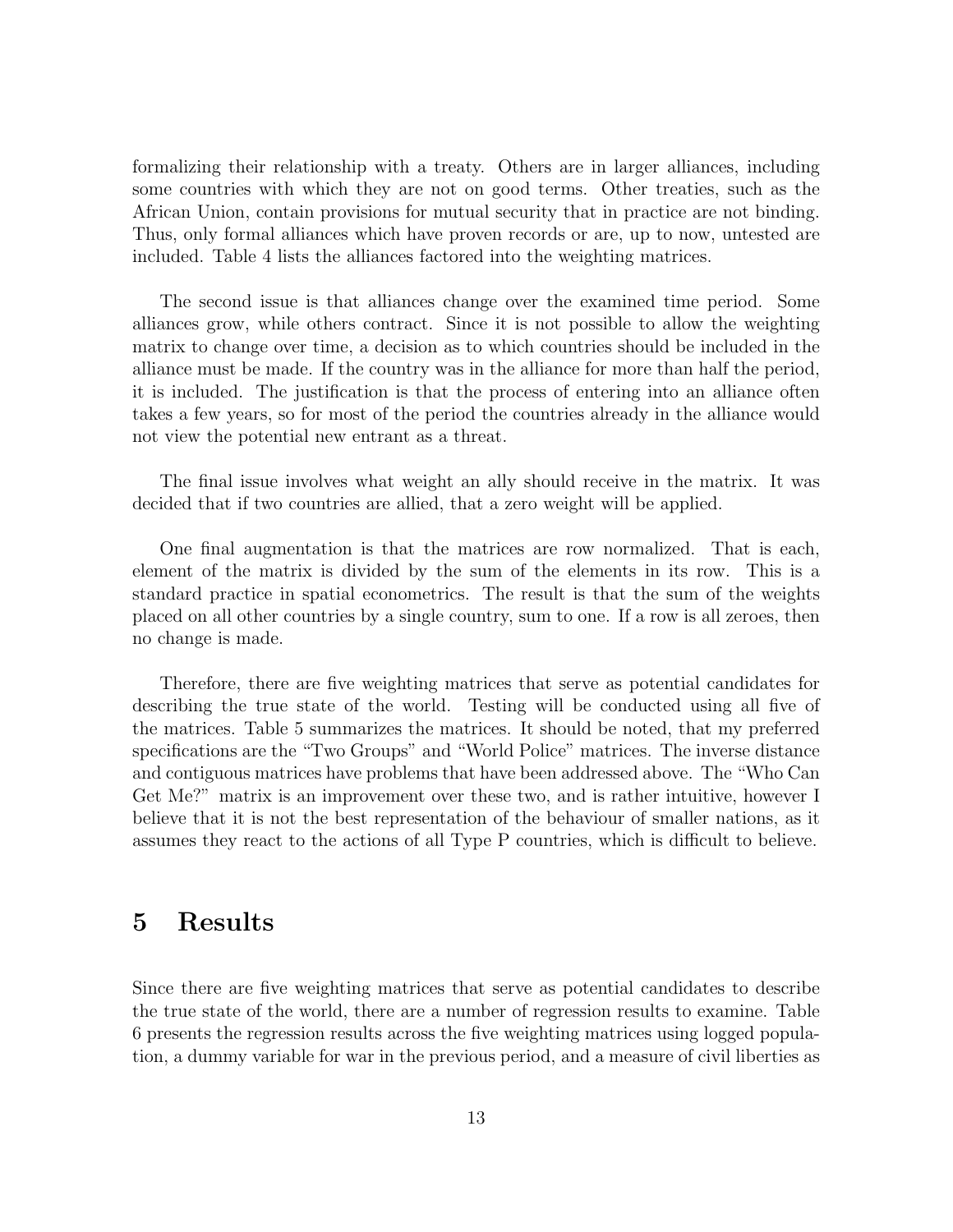regressors. The key result obtained here is that the coefficient on the weighted defence spending of other nations is positive and significant across all five weight matrices, as hypothesized.

Comparing the two extremes, the estimates of  $\rho$  fall between 0.6265 in the case where all non-allied countries receive a positive weight, to a low of 0.1951 where only non-allied bordering countries receive a positive weight. The estimate of  $\rho$  in the other three cases fall between these two values. In the case of the "Who can get me" matrix, the estimate of  $\rho$  is higher than in the other two power projection matrices. This is not unexpected as this matrix is closer in nature to the inverse distance matrix, as there are more non-zero values. It is believed that the value for  $\rho$  is higher in the two cases where there are more non-zero elements in the weighting matrix as the regression is measuring a spurious relationship rather than countries actually responding to one another.

Although  $\rho$  is not a correlation coefficient, it does still hold that larger values imply increased correlation. This provides strong evidence that the defence spending of countries is indeed positively correlated with that of its neighbours in the post-Cold War era. The value of 0.6265 indicates that if all other countries independently raised their defence burden by 1% of GDP, then there would be an expected immediate rise in defence spending of 0.6265% of GDP in the remaining country. The ultimate rise in spending would be greater as all countries would wish to react to each other's spending change.

The regression results indicate that increases in population are correlated with increased defence burdens, albeit at a small rate. Being in a war in the previous period is also correlated with higher spending levels. Finally, a reduction in civil liberties is also associated with a higher defence burden. In order to measure the magnitudes of these correlations, one must account for the feedback effects associated with a spatial model. Table 7 provides estimates of the direct, indirect, and total effect of a change in these variables.

Examining population first, one observes that the total effect of an increase in population ranges from 0.0577 to 0.0118. The main difference between the estimates coming from the indirect effects of a change, that is the change in spending in other countries. Focusing on the "Two Groups" case, an increase in population of 10% in country i would lead to an increase in defence burden in that country of less than one tenth of one percent. If country i's defence burden was 2.5% prior to the change, its new defence burden would be 2.502%. The indirect effect is even smaller. Population thus does not appear to be a significant determinant of defence burden.

The effect of being in a war has a much larger impact on the defence burden, as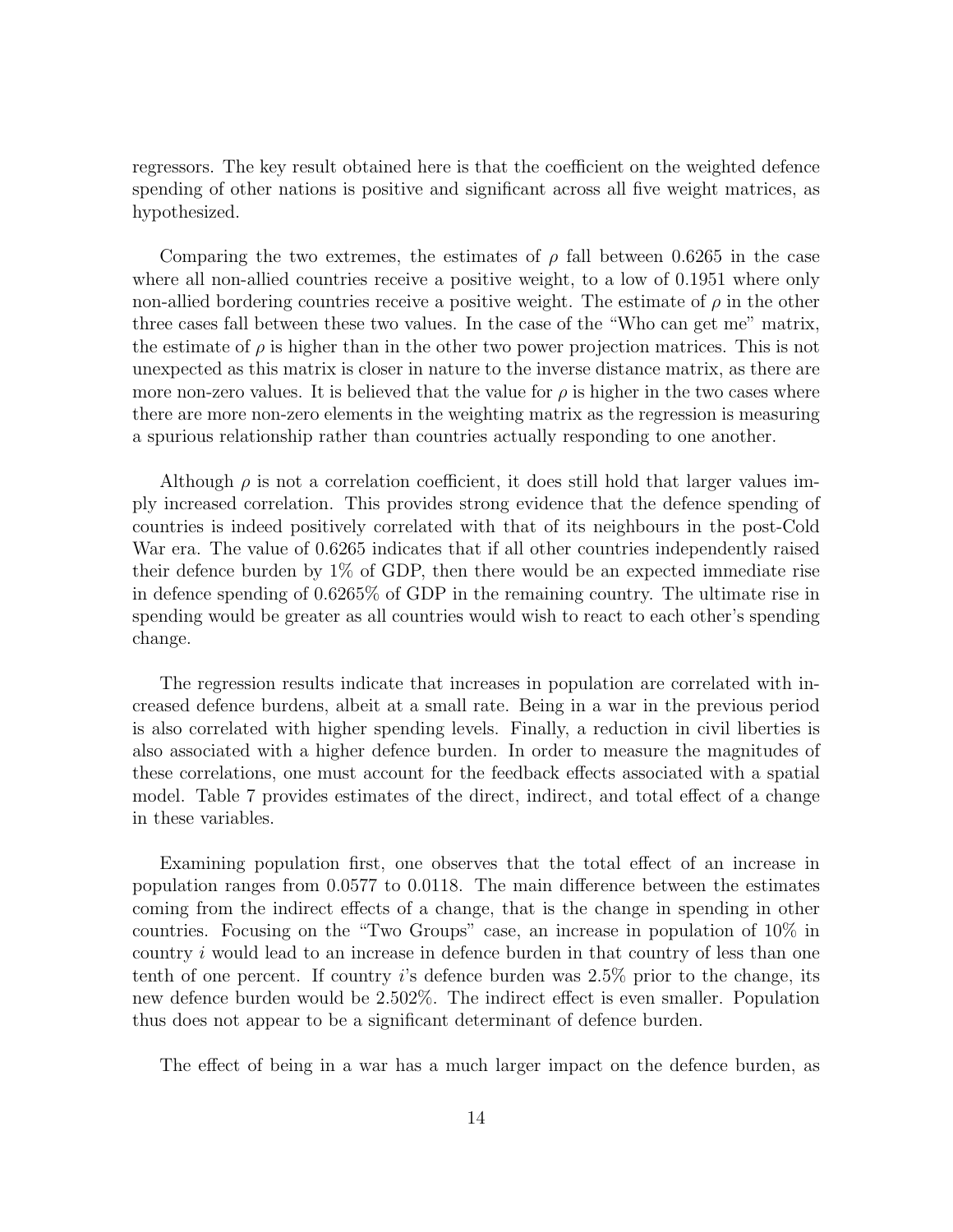might be expected. Countries that engage in war are expected to devote more resources to defence for three reasons. First, there is a cost from expending munitions and from increased maintenance on weapon systems. Second, a country that was in a war in the previous period may still be in a war this period. Lastly, a country that was in a war that has now ended, must spend resources to demobilize, and may wish to keep some assets in a heightened state of alert in case the conflict begins again.

The direct effect is relatively constant across the five matrices, with an average of approximate 0.115. This implies that if country i were to be in a war, the expected effect on its defence spending would be an increase of  $12\%$ . So if country i had a defence burden of 2.5% prior to the war, the increase would bring it to 2.80%. This value may seem small, but one must realize that the size of the war has not been controlled for. Larger wars are expected to be correlated with larger increases in the defence burden. Of note is the predicted impact that country  $i$ 's action has on the spending of its neighbours. Depending on the weight matrix used, the indirect effect is larger than the direct effect. In fact it is possible to map out the spending effects as it moves through the neighbouring countries. The closer the relationship is between another country and country i, the larger the expected change in defence burden for that country.

Finally, note the impact that a reduction in civil liberties has on the defence burden. An increase in the measure of civil liberties is associated with a decline in freedom, or in other words a movement towards a more authoritarian regime. Table 7 indicates that this is correlated with an increase in the defence burden. In fact a one point decrease in freedom has only a slightly smaller impact on the defence burden as going to war has.

#### 5.1 Robustness Checks

The first robustness check involves including various internal factors that may act as determinants of the defence burden. The results of these regressions can be found in Tables 8 and 9. The variables included here have all been used in other studies to test if internal factors play a role in the determination of defence budgets. Adjusted GDP per capita, that is GDP with the defence budget removed, provides a measure of the available resources of the economy. Others have shown that during the Cold War higher GDPs have been correlated with larger dollar values of military expenditures.<sup>10</sup> First, higher GDPs indicate that there are more assets to defend, and second that with more resources available, budget setters may be able to acquire a larger share. It is not clear

 $10$ Murdoch and Sandler (1984), Looney (1989).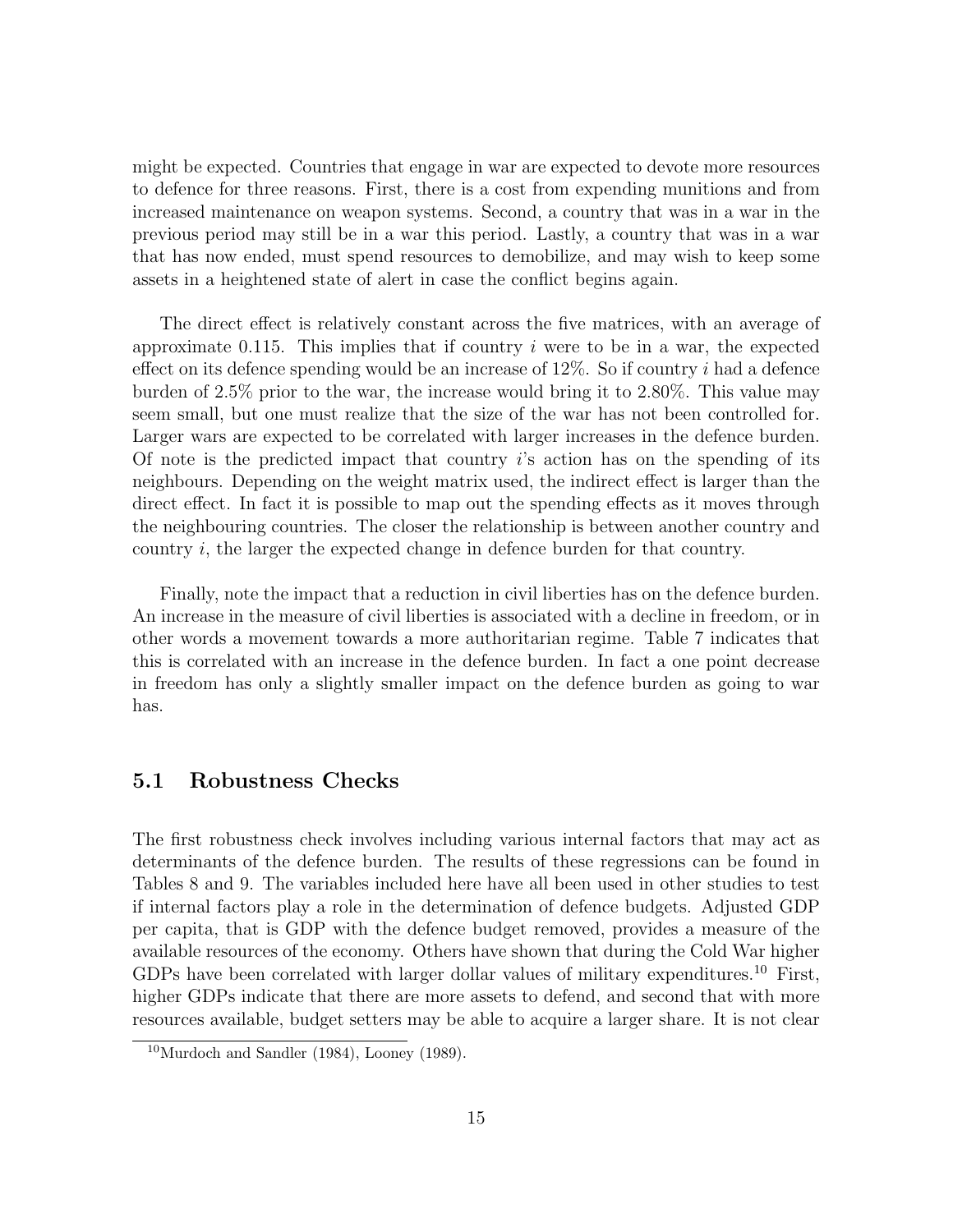if the effect will be the same as on the Defence Burden, as increases in GDP, holding military spending constant, would cause the defence burden to fall.<sup>11</sup>

Similarly, GDP growth is included to see if the budget setters can claim a larger share of new resources available.<sup>12</sup> The Upcoming Election variable measures whether defence burdens rise in years before an election is held. It has been hypothesized that budget setters can use the defence budget to reduce unemployment by hiring soldiers or increasing procurement.<sup>13</sup> Finally, the government size variable is a ratio of the nondefence component of government spending as a percentage of non-defence GDP. Several authors have suggested that countries with larger government expenditures represent an increased ability to finance the defence departments.<sup>14</sup> Thus, larger government sizes are hypothesized to be positively correlated with increased defence burdens.

The results do not support the hypotheses presented by the internal factor literature. First, GDP per capita is negatively correlated with the defence burden. This might be the result of increasing returns to scale in military spending. The size of government is also negatively correlated with the defence burden. This can be explained by the fact that countries with large government sectors, are most often countries with a large welfare state. Health and education may be crowding out defence expenditures. Finally, growth and elections appear completely uncorrelated with the defence burden. The parameter  $\rho$ , remains positive and significant when these internal factors are included, suggesting that external factors are more important determinants of defence burdens.

It is not known with certainty why the internal factors fail to perform the same way as in previous studies. One possibility is that with the use of spatial econometrics, it is possible to handle defence budgets of neighbouring countries in a more appropriate manner. Accounting for the spatial location of countries may go a long way in explaining defence budgets. The evidence suggests that spending is positively spatially correlated, and that internal factors provide little assistance in explaining the defence burden when these external factors are properly accounted for. A second explanation might be in the time frame of the data. The post-Cold War time period may be fundamentally different than the Cold War. During the Cold War, the world was in some ways simpler. There were two main adversaries, and most countries aligned with one or the other. This made it clear who's ones allies and enemies were, simplifying spending decisions. With increased economic growth in the developing world, regional powers have sprung up in various regions. The world is no longer polarized, and this may lead to countries no longer seeing clear battle lines. The result may be to rely more on external factors

 $11$ Goldsmith (2003) shows a positive correlation between GDP per capita and Defence Burdens.  $12$ Goldsmith  $(2003)$ .

<sup>13</sup>Nincic and Cusack (1979), Griffin, Wallace, and Devine (1982).

<sup>14</sup>Maizels and Nissanke (1986).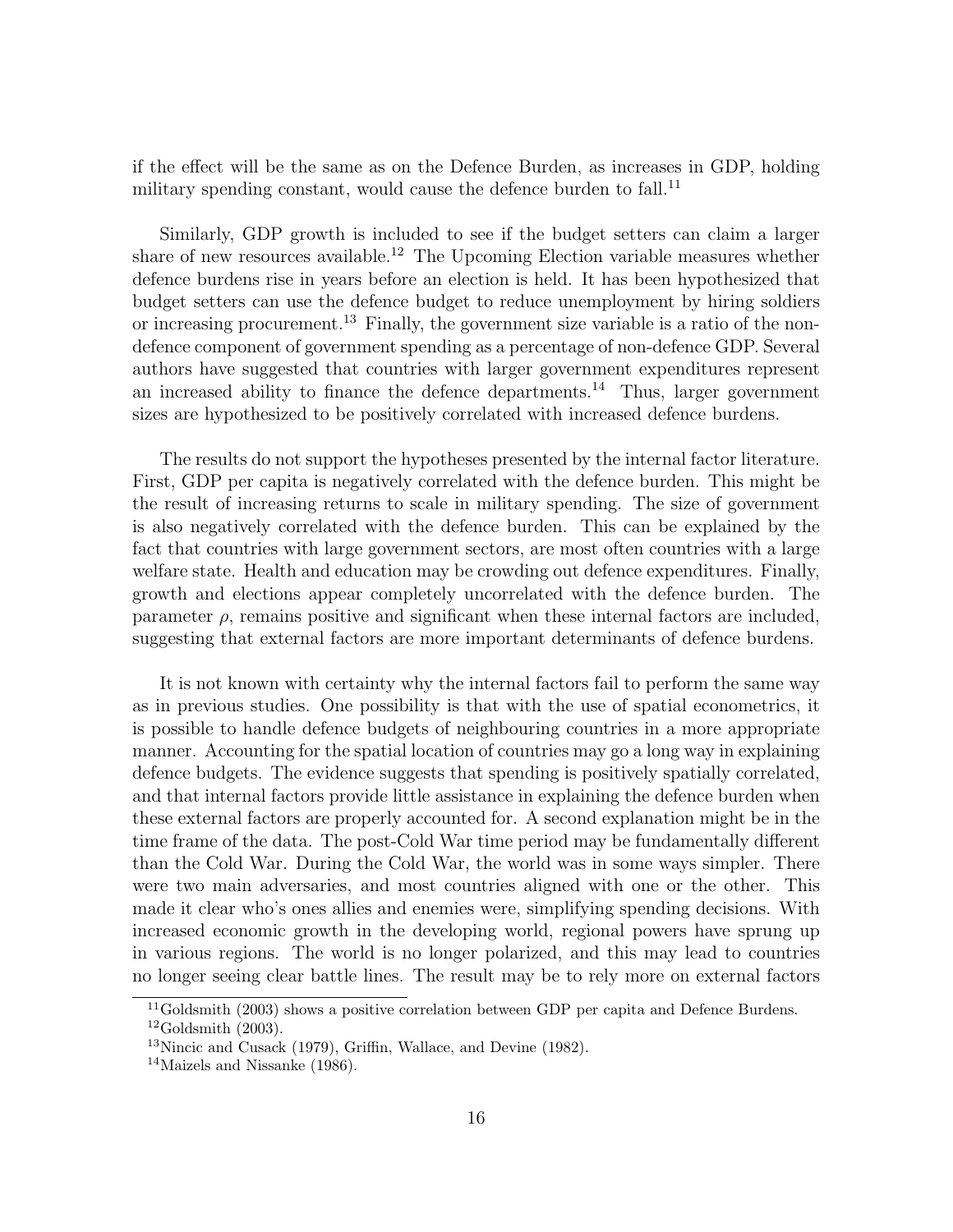when setting budgets.

As an additional robustness check, the regressions were run on a year by year basis under the same specification as in Table 6. The estimated value of rho for each year is presented in Table 10. Of course, as these regressions are cross-sectional, no location fixed effect was included. Instead, a constant was included. For this reason the estimated values of rho in the year by year case are not centered on the estimated rho for the full data set. The important thing to notice from this table however, is the relative constant nature of rho for each weight matrix. Although some yearly variation exists, the estimates of rho are fairly constant across time. The estimated values of the Betas on a year by year basis are consistent with the results in Table  $6<sup>15</sup>$  These results indicate that by using panel data as opposed to a simple cross-section, I am able to account for a potential upward bias in the measure of  $\rho$  by controlling for time-invariant variables within each country.

Another robustness check was to examine the data for certain regions only. This presents two challenges. First, with fewer observations for each regression, the efficiency of the estimates will be reduced. Second, by only examining certain countries, the implicit assumption is that the defence spending of countries outside these regions do not impact the spending levels of the countries within each region. Table 11 presents the regression results for four regions: Latin America, Europe, The Middle East, and the rest of Asia. Overall, the results are fairly robust to this analysis. The value of rho is positive and significant for most regions, indicating the continued presence of positive spatial correlation. The estimates of rho vary from those found in Table 6, but this is likely the result of omission of the other countries' defence spending.

One final robustness check was to re-run the regressions with a different dependent variable. Instead of the defence burden, defence spending per capita in constant 2005 US dollars was used. The results are presented in Table 12. Again, we immediately see that the estimate of rho is both positive and significant, indicating the presence of positive spatial correlation in the data. The estimates of rho are similar to those found in Table 6 for four of the five matrices examined, thus providing more support to the results found there.

<sup>15</sup>Full regression results available upon request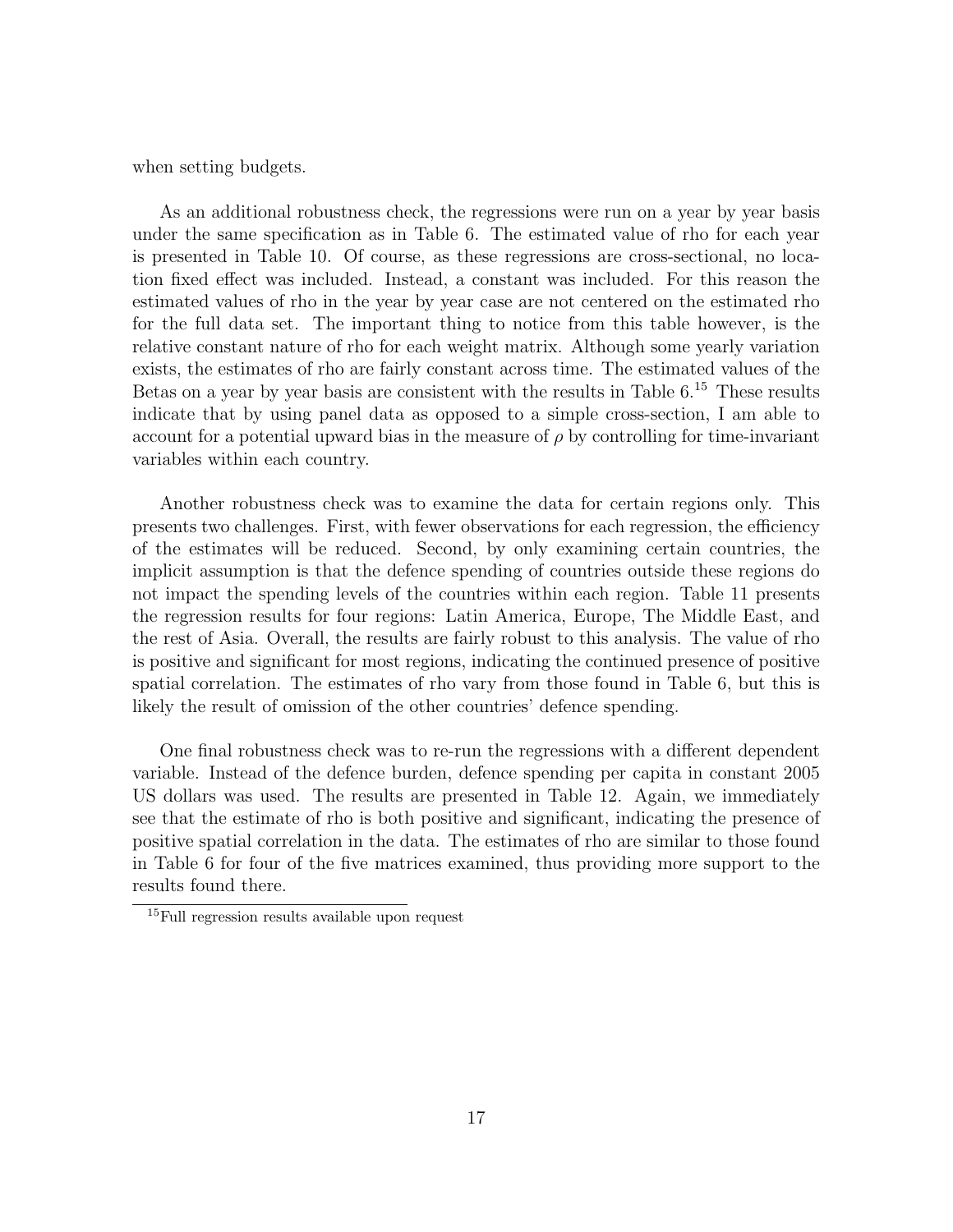### 6 Geographic Analysis

With the regression results in hand, it is now possible to examine the data from a geographic perspective. The local Moran Is provided an indication of what regions showed strong evidence of positive spatial autocorrelation. These were the Middle East and Central America. One method to further study the geographic nature of the results is to examine the residuals from the regressions. The residuals are given by:

$$
Residual = y - \hat{\rho} W y - \hat{\beta} X \tag{3}
$$

Notice that the residual include the fixed effects. Since the interest is in comparing the results of the model between countries, leaving the fixed effect estimate in the residual term allows us to more accurately observe how countries differ from one another. A second variable is created by multiplying the vector of residuals by the weighting matrix used in the regression.

Thus, for each regression there is a vector of residuals paired with a vector of values which weights the residuals of all the neighbours of the country, where neighbour is defined by the weighting matrix used in the regression. For each regression there are 16 pairs for each of the 124 countries.

These pairs can be interpreted as follows. The residual indicates how much more or less a country is spending on the military than is explained by the model. If the model is correct, the countries which have positive residuals are countries which tend to spend more than what would otherwise be expected. On the other hand, countries with negative residuals are spending less than what otherwise would be expected. If the value of the matrix weighted residuals for a country is positive this indicates that its neighbours are spending more than what otherwise would be expected. On the other hand, if this value is negative its neighbours are spending less than what otherwise would be expected.

Consequently, a country can be described by one of four characterizations. If both values are positive, this country could be described as being in an arms race. It is spending more than predicted, and so too are its neighbours. If both of the values are negative, then the opposite event is occurring. The country and its neighbours are both spending less than expected. This anti-arms race could be the result of a mutual agreement to keep spending low. If the country's residual is positive but the weighted residuals is negative then the country can be seen as one that is spending more on the military while its neighbours are spending less. Finally, if the residual is negative but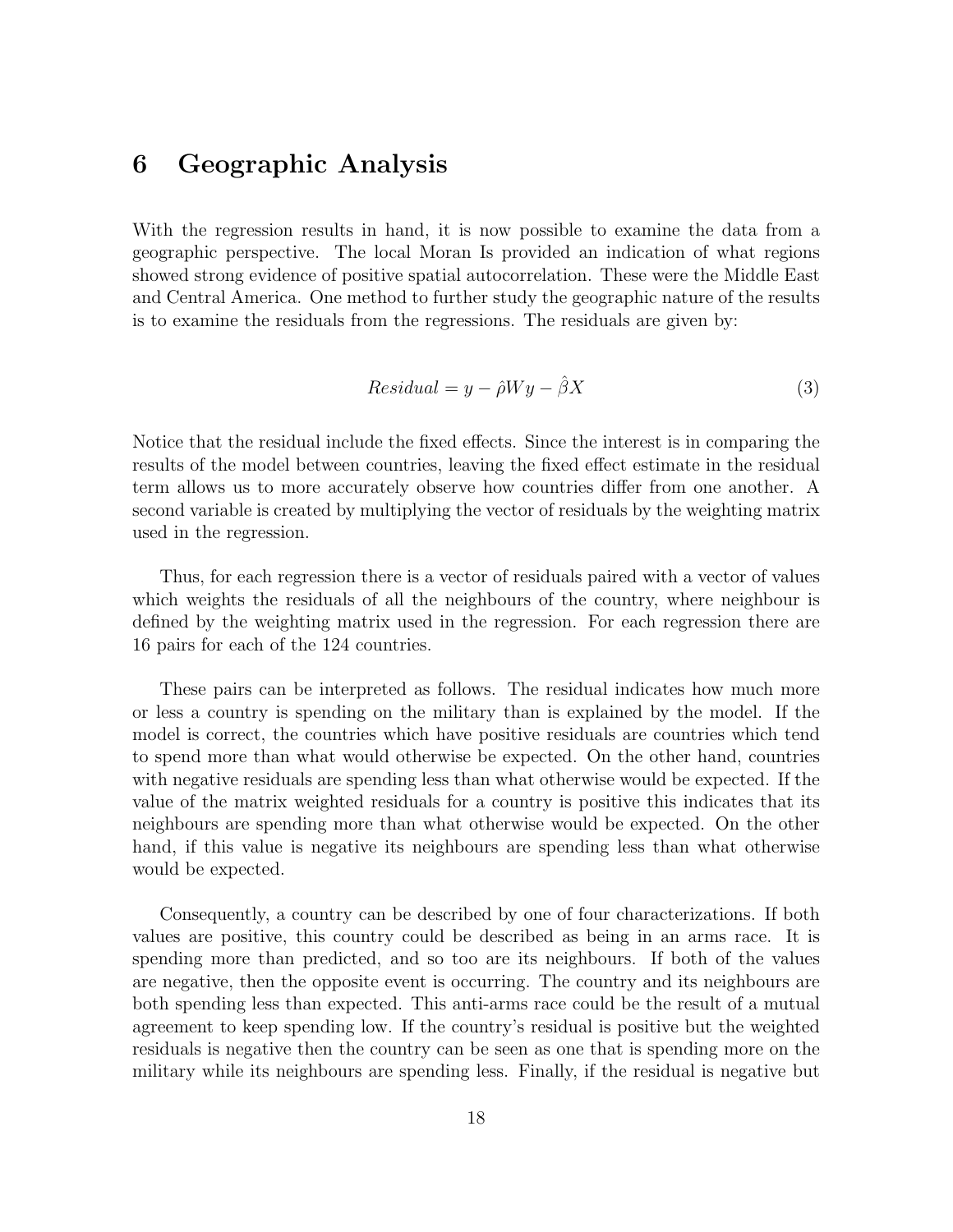the weighted residual is positive, we observe that a country is underspending according to the model whilst its neighbours are overspending.

In each year, a country can be classified as one of these four types. It is often the case that a country is the same type in all 16 years. It is impractical to present the results for each year and each weighting matrix. Thus, these data are presented for only three of the five weighting matrices. Additionally, instead of looking at each of the sixteen years, the average residual and weighted residual were calculated for each country. By using this method any chance of observing a country changing its type over the period of the data is abandoned. For most countries this is not an issue.

To analyze the results, only the regression results from Table 6 will be presented. The three chosen matrices were "Contiguous," "Two Groups," and "World Police." The latter two were chosen as they are the preferred matrices of the three that were created for this paper. The "Contiguous" results are presented as a reference.

These data are best understood through use of the maps presented in Figures 1 and 2. In both cases there is clearly certain areas that display clustering. If the regressions fully supported the hypothesis, clustering of Colour A countries, which indicates positive clustering at high levels, and clustering of Colour B countries, which indicate positive spatial clustering at low levels, would be large and separated. Between these would be countries of Colour B and Colour C. Colour B countries are those who spend more whilst their neighbours spend less, and countries who are Colour C spend less whist their neighbours spend more.

In both cases, there is clearly a swath of high spending through the Middle East and surrounding area, including the Balkans and Northern Africa. Smaller regions of high spending clusters include parts of Southern Asia and Northwest and Southwest Africa. This certainly aligns with the traditional views of these areas. The Middle East is obviously a high spending area due to the numerous conflicts in its recent history. The India-Pakistan rivalry also causes spending in that area to be higher. The region of Northwest Africa has also had conflicts, specifically over the territory of Western Sahara.

Clustering of low spending countries in various regions is also observed. These include Central America, parts of Europe, Eastern Asia, and parts of Africa. The Americas have generally been peaceful thanks to the Monroe Doctrine. The existence of NATO has allowed some European countries to mutually lower their spending. The African regions may come as a surprise, until one realizes that most of the conflicts in the region are within state conflicts. Wars between neighbours are rarer.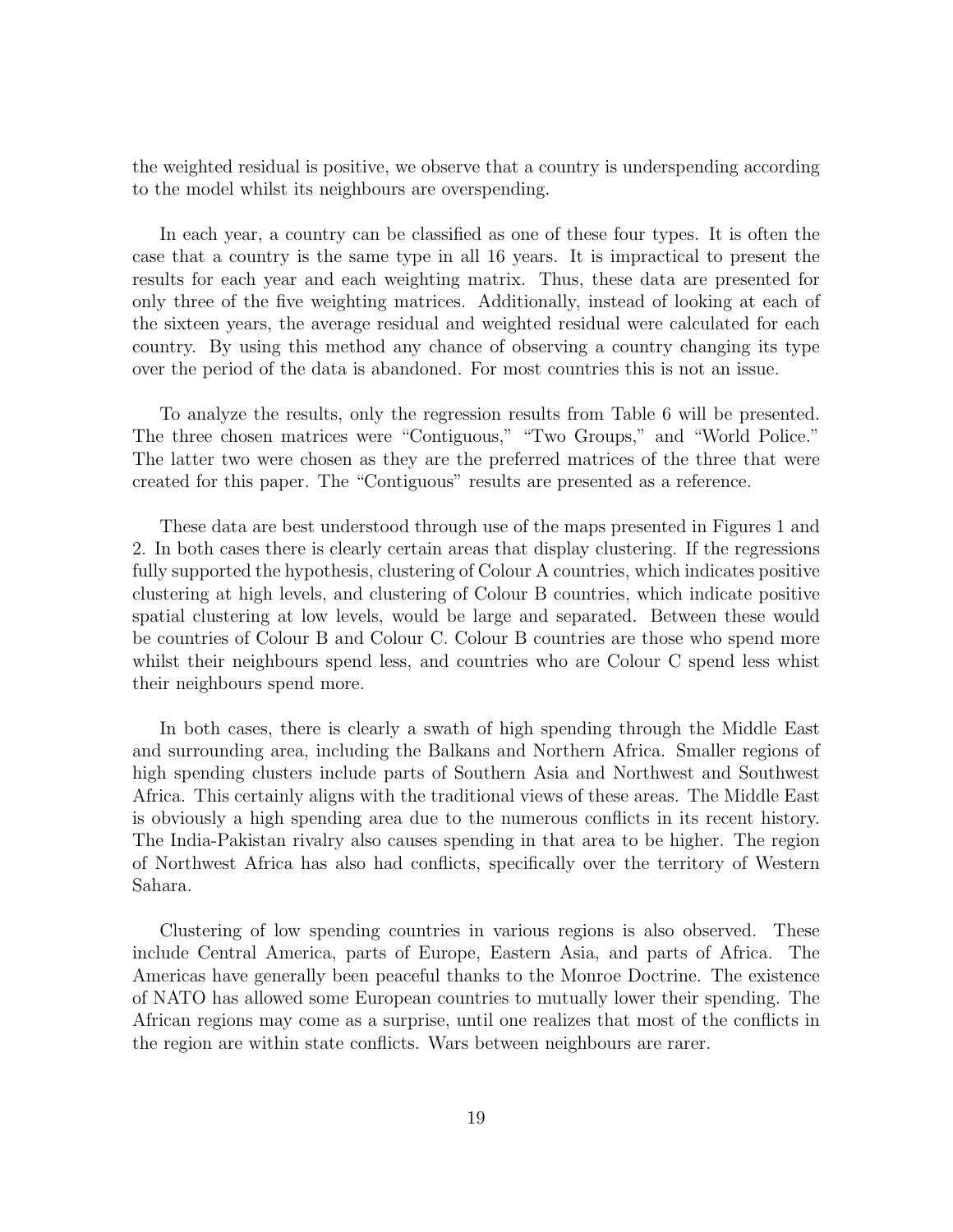The identification of these low spending zones is useful in a number of ways. If the goal of some countries is to move away from a high spending equilibrium to a low spending equilibrium, it is necessary to identify zones that are low spending so that one can understand how they reached this point. Additionally, these low spending zones may identify regions where more formal cooperation is possible. If a group of countries have existed in a relatively low spending equilibrium for a number of years, they may wish to move towards more formal mutual defence agreements. Finally, for investors it serves to identify countries where investment may be less likely to be destroyed in an international conflict.

So, although the data may not fit the hypothesis perfectly, as the clustering is not entirely clean, there is strong evidence to support the notion that there are clusters of high spending and low spending countries.

### 7 Conclusions

This paper uses spatial econometric techniques to analyze defence spending patterns of 124 countries during the post-Cold war period. In this period, the analysis indicates that there was significant evidence of positive spatial correlation in the data, given the qualitative structure imposed by the weight matrices. These results stand up to a number of robust checks, including focusing on fewer years, smaller regions, and differing sets of explanatory variables.

An important component of this paper was the development of weighting matrices that specifically factored in the ability of countries to project their power abroad. Three potential weighting matrices were crafted that took account of this factor. Although it is not possible to say with certainty which weighting matrix represents the true state of the world, the results from all three are consistent and lend support to the model. Future work in defence budget research can use this classification and associated weighting matrices to better understand how countries interact with one another.

The results also point to the benefit of using a panel data set. By using country fixed effects, I am able to control for the time-invariant unobserved variables that influence defence spending. As the robustness check that examines the year by year variable shows, the spatial correlation is fairly constant, but is biased upwards by the omission of the fixed effects.<sup>16</sup> Identifying what these unknown time-invariant country specific

<sup>&</sup>lt;sup>16</sup>In regression results not presented here, a similar upward bias is found when the complete panel data set was analyzed without country fixed effects.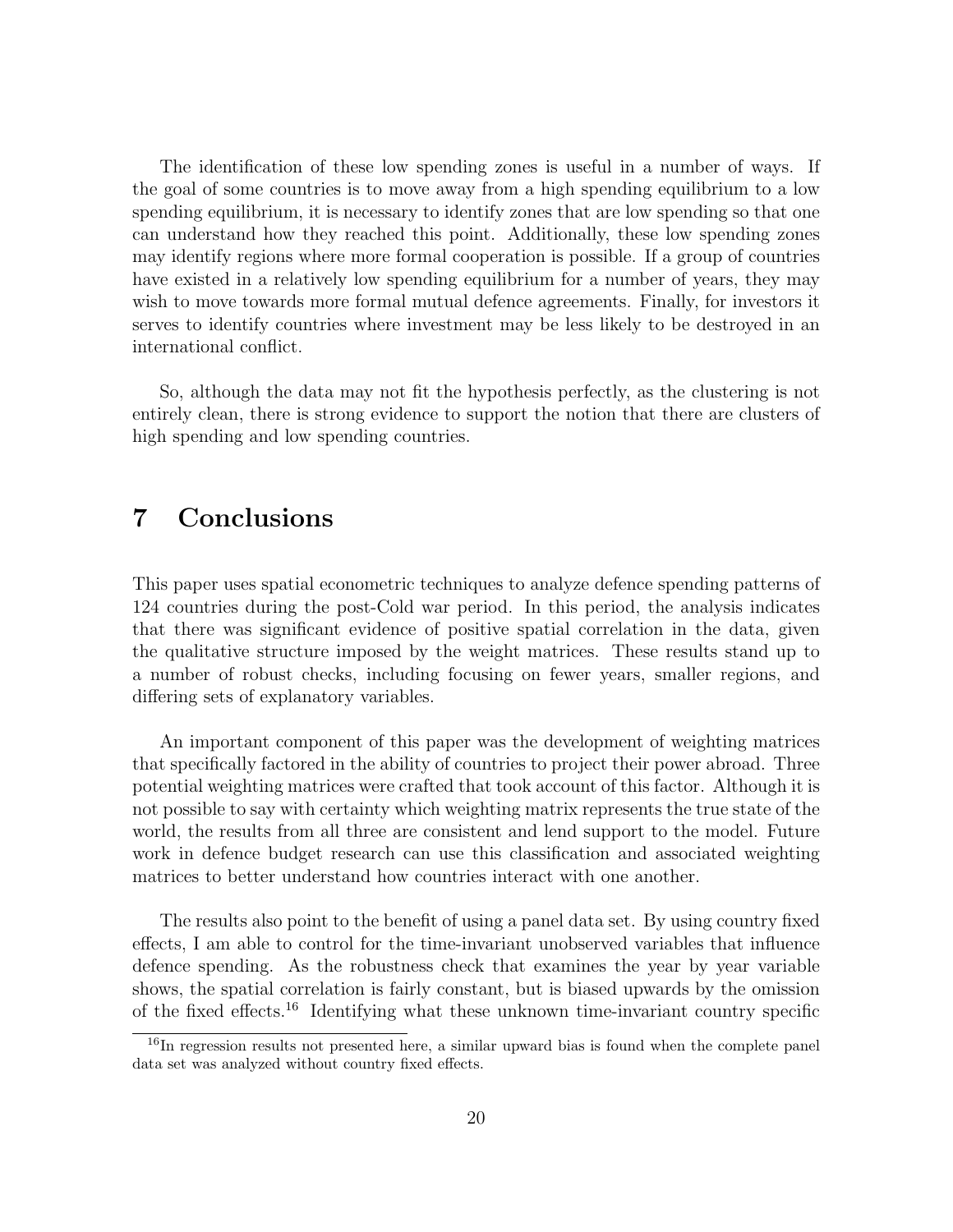characteristics could be an interesting future area of research.

Overall, positive spatial correlation was found in the data, under the imposed neighbourhood structure. That is the spending in a country was positively correlated to the value set by neighbouring countries, as defined by the weighting matrices. Changes in population were found to have a small impact on the defence burden. Additionally, two societal measures of civil liberties and whether the country was at war in the previous year, are both positively correlated with the defence burden.

Analyzing the regression results allowed us to identify regions of the world that display different spending trends. The Middle East, Southern Asia, and parts of Africa all displayed positive spatial correlation at high levels. That is to say that countries in that area spent more than the model predicted. These regions can be classified as areas where arms racing is occurring. There are also regions that have countries spend less than the model predicts. These areas include Central America, parts of Europe Europe, parts of Asia, and Sub-Saharan Western Africa. These can be described as zones of peace, or areas of anti-arms racing.

The results were subjected to a number of robustness checks, including the addition of a number of internal factors that other authors have had success using, as well as yearly and regional analysis of the data. The results were robust to these additions. Though internal factors may also play a potential role, the analysis here clearly showed that in the post-Cold War era, external factors were significant. With the removal of the Soviet Union, there is no longer a polarization of the world. This has allowed for regional powers to develop. The result is that there are no longer clear battle lines, so countries must take into account the spending of more countries than they otherwise would have.

My findings emphasize the need to factor in spatial location when examining defence budgets. Although advanced weapon systems allow countries to launch limited strikes anywhere in the world, the threat of invasion is highest from those countries who have the opportunity and ability to move large number of forces to a given country. A realistic assessment of this ability was included in this paper. By adhering to this approach, the regression results provide a clearer picturer of the co-movement of defence burdens.

Overall, the results presented here make a few things clear. First, external factors are significant determinants of defence budgets. Authors who omit the budgets of other countries in their regressions could suffer from an omitted variable bias. Second, spatial econometrics, and the weighting matrices presented here, allow us to more thoroughly examine and understand the interaction of defence spending between countries. Finally, different areas of the world exhibit different spending patterns. The approach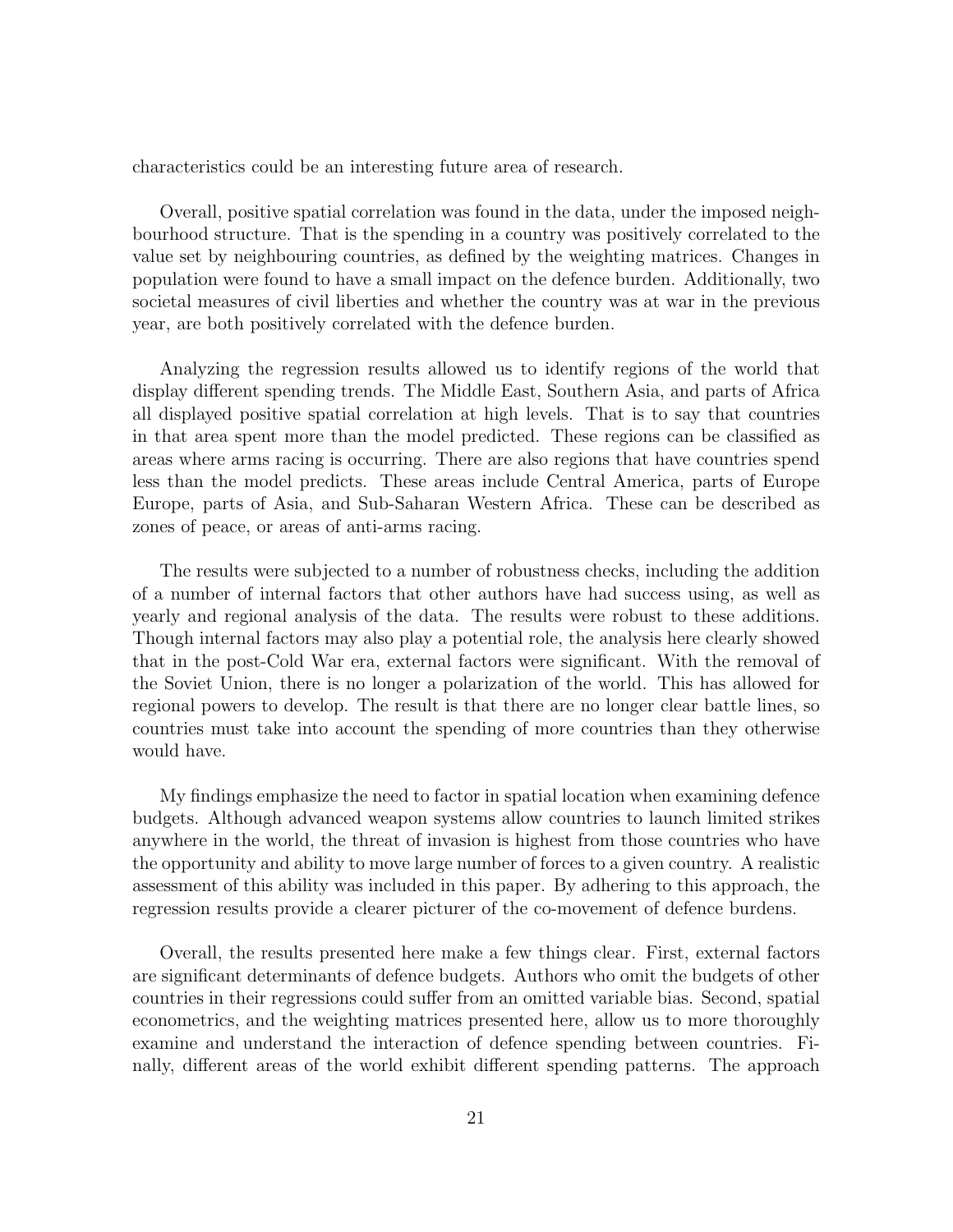of looking for common trends is helpful at identifying regions that could be examined independently in the future. An important caveat however, is that regions of the world do not exist in a vacuum. Though the countries of Central America may spend less collectively because of mutual cooperation, it is likely they still factor in the decisions of countries outside of this region when making their decisions. Thus, it is recommended that further use be made of the spatial econometric techniques. It allows for a formal and convenient way to account for the action-reaction nature of defence spending.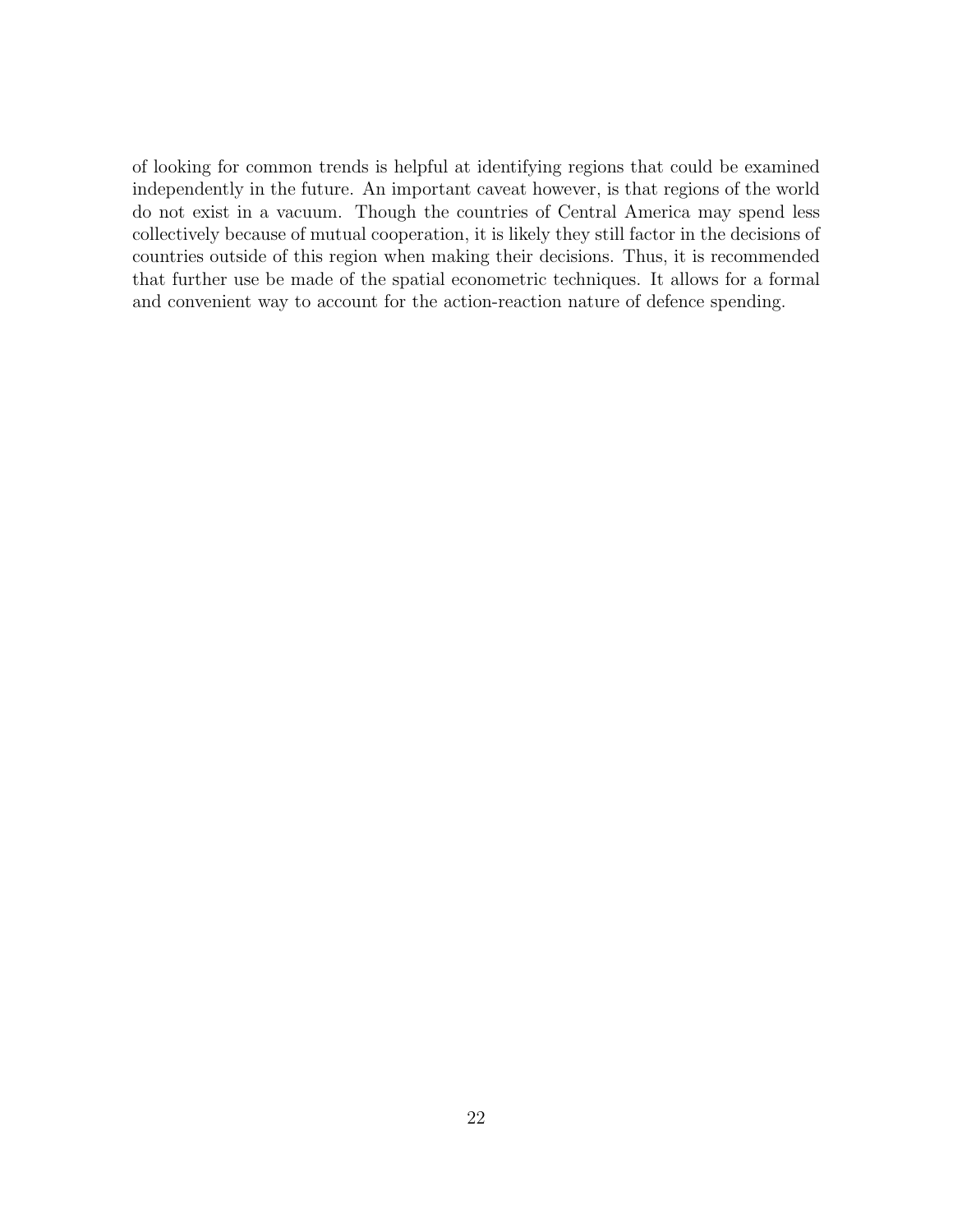#### References

- ANSELIN, L. (1988): Spatial Econometrics: Methods and Models. Kluwer Academic, Dordrecht.
- ANSELIN, L., J. LE GALLO, AND H. JAYET (2008): "Spatial Panel Econometrics," in The Econometrics of Panel Data, pp. 625–660. Springer, Netherlands.
- CUSACK, T. R., AND M. D. WARD (1981): "Military Spending in the United States, Soviet Union, and the People's Republic of China," Journal of Conflict Resolution, 25(3), 429–469.
- Douch, M., and B. Solomon (2014): "Middle Powers And The Demand For Military Expenditures," Defence and Peace Economics, (Forthcoming), 1–14.
- Elhorst, J. P. (2003): "Specification and Estimation of Spatial Panel Data Models," International Regional Science Review, 26(3), 244–268.
	- (2010): "C.2 Spatial panel econometrics," in Handbook of Applied Spatial Analysis: Software Tools, Methods and Analysis, ed. by M. M. Fischer, and A. Getis, pp. 377–407. Springer, New York.
- (2012): "Matlab Software for Spatial Panels," International Regional Science Review, pp.  $1-17$ .
- Goldsmith, B. E. (2003): "Bearing the Defense Burden, 1886-1989 Why Spend More?," *Journal of Conflict Resolution*, 47(5), 551–573.
	- (2007): "Arms Racing in Space: Spatial Modelling of Military Spending Around the World," Australian Journal of Political Science, 42(3), 419–440.
- Griffin, L. J., M. Wallace, and J. Devine (1982): "The Political Economy of Military Spending: Evidence from the United States," Cambridge Journal of Economics, 6, 1–14.
- INTERNATIONAL INSTITUTE FOR STRATEGIC STUDIES (2010): The Military Balance. Taylor and Francis, United Kingdom.
- INTRILIGATOR, M. D., AND D. L. BRITO (2000): "Arms Races," Defence and Peace Economics,  $11(1)$ ,  $45-54$ .
- LAMBELET, J.-C. (1971): "A Dynamic Model of the Arms Race in the Middle East, 1953-1965," General Systems, 16, 145–167.
- LESAGE, J., AND R. K. PACE (2009): *Introduction to Spatial Econometrics*. Chapman & Hall, United States.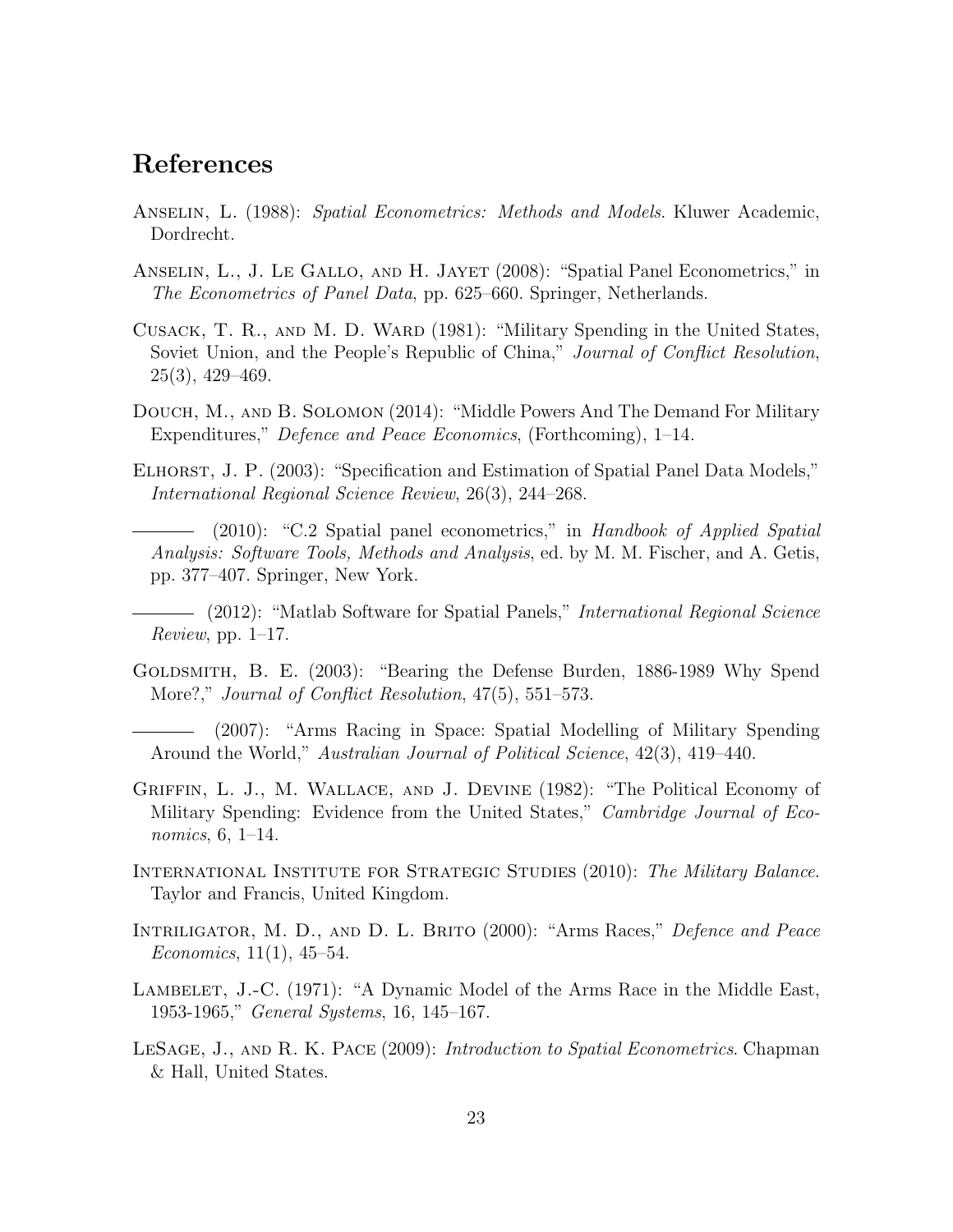- Looney, R. E. (1989): "Internal and External Factors in Effecting Third World Military Expenditures," Journal of Peace Research, 26(1), 33–46.
- Looney, R. E., and P. C. Frederiksen (2000): "The Effect of Declining Military Influence on Defense Budgets in Latin America," Armed Forces & Society, 26(3), 437–449.
- Maizels, A., and M. K. Nissanke (1986): "The Determinants of Military Expenditures in Developing Countries," World Development, 14(9), 1125–1140.
- MURDOCH, J. C., AND T. SANDLER (1984): "Complementarity, Free Riding, and the Military Expenditures of NATO Allies," Journal of Public Economics, 25(1), 83–101.
- Nikolaidou, E. (2008): "The Demand for Military Expenditure: Evidence from the EU15 (1961–2005)," Defence and Peace Economics, 19(4), 273–292.
- Nincic, M., and T. R. Cusack (1979): "The Political Economy of US Military Spending," Journal of Peace Research, 16(2), 101–115.
- Ostrom, C. W. (1977): "Evaluating Alternative Foreign Policy Decision-Making Models An Empirical Test Between An Arms Race Model and An Organizational Politics Model," *Journal of Conflict Resolution*, 21(2), 235–266.
- Richardson, L. F. (1960): Arms and Insecurity: A mathematical Study of the Causes and Origins of War. Boxwood Press, United States.
- SARKEES, M. R., AND F. W. WAYMAN (2010): Resort to War: A Data Guide to Inter-state, Extra-state, Intra-state, and Non-state Wars, 1816-2007. Cq Pr.
- SMITH, R. P. (1980): "The Demand for Military Expenditure," The Economic Journal, 90, 811–820.
- Solomon, B. (2005): "The Demand for Canadian Defence Expenditures," Defence and Peace Economics, 16(3), 171–189.
- Strauss, R. P. (1978): "Interdependent National Budgets: A Model of US-USSR Defense Expenditures," in Exploring Competitive Arms Process: Applications of Mathematical Modeling and Computer Simulation in Arms Policy Analysis, ed. by M. Dekker, pp. 89–97. New York.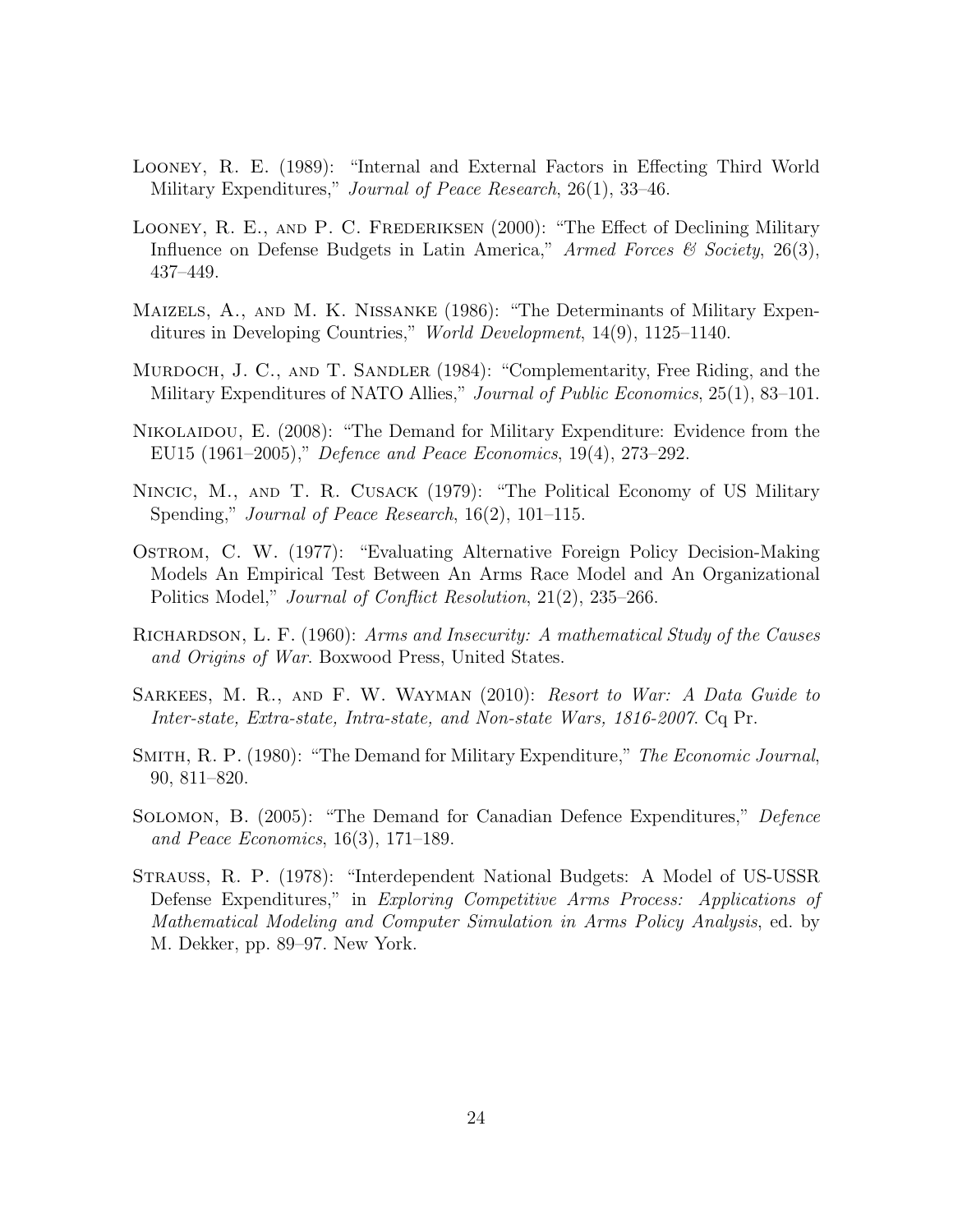# 8 Tables

| Variable                            | Mean   | Median | St. Dev | Min    | Max       |
|-------------------------------------|--------|--------|---------|--------|-----------|
| Defence Spending (Percent of GDP)   | 2.44   | 1.80   | 2.05    | 0.2    | 17.5      |
| Population (Thousands)              | 46,167 | 10,306 | 149,253 | 73     | 1,317,066 |
| Civil Liberties $(1 to 7)$          | 3.3    | 3.0    | 1.7     | 1.0    | 7.0       |
| Adjusted GDP per Capita (2005 \$US) | 11,719 | 6,491  | 12,682  | 314    | 85,480    |
| Adjusted GDP Growth $(\%)$          | 4.29   | 4.13   | 5.41    | -54.93 | 44.79     |
| Size of Government $(\%$ of GDP)    | 9.45   | 7.43   | 7.01    | 0.10   | 39.68     |
|                                     |        |        |         |        |           |
|                                     | Count  |        |         |        |           |
| War (Dummy)                         | 263    |        |         |        |           |
| Election (Dummy)                    | 532    |        |         |        |           |

Table 1: Summary Statistics

Description: Information on the mean, median, standard deviation, min, and max of the variables used in the regressions.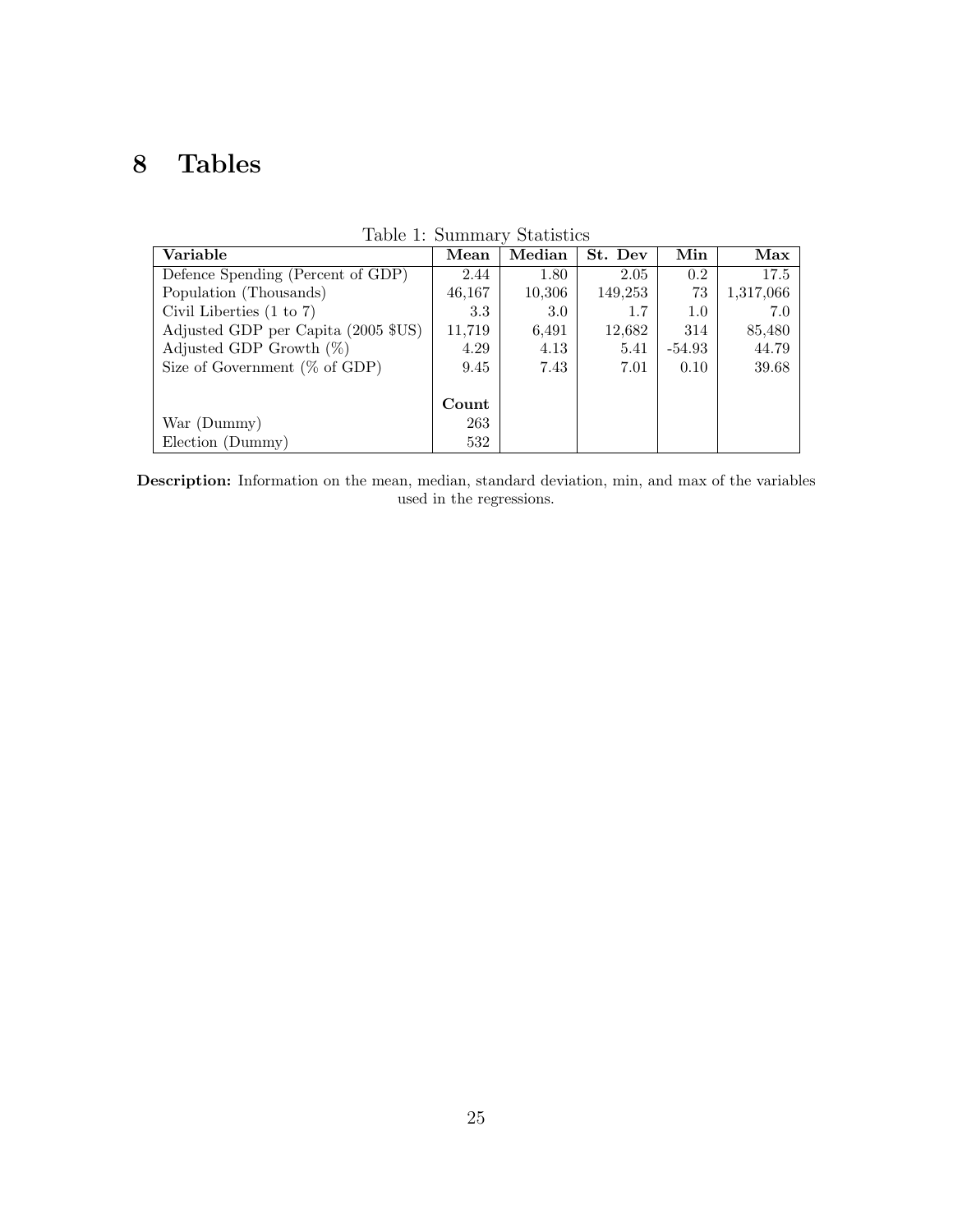| Table 2: Candidates for Type P Countries |  |  |
|------------------------------------------|--|--|
|------------------------------------------|--|--|

| Naval Ships $(>10)$ | Air Transport ( $> 50$ )      | Air Combat $(>100)$           | Army Vehicles $(>1000)$ |
|---------------------|-------------------------------|-------------------------------|-------------------------|
| China(236)          | $\overline{\text{USA}(1296)}$ | $\overline{\text{USA}(3609)}$ | Russia(54459)           |
| USA(214)            | Russia(423)                   | China(2026)                   | USA(37005)              |
| Russia(130)         | China(386)                    | Russia(1909)                  | China(13752)            |
| Japan(71)           | India(278)                    | India(829)                    | Turkey $(9666)$         |
| India(47)           | Turkey $(189)$                | Japan(653)                    | Syria(9490)             |
| Taiwan(45)          | Brazil(186)                   | Israel(640)                   | Israel(9015)            |
| Indonesia(44)       | Mexico(150)                   | Egypt(589)                    | Egypt(8834)             |
| France(41)          | Iran(135)                     | South Korea(588)              | Ukraine $(8058)$        |
| South $Korea(41)$   | $\text{Colombia}(129)$        | Taiwan(500)                   | Saudi Arabia(7617)      |
| Turkey(37)          | Japan(124)                    | France(489)                   | France(7140)            |
| United Kingdom(36)  | Venezuela $(123)$             | Pakistan(449)                 | India(6234)             |
| Iran(32)            | United Kingdom(109)           | United Kingdom(377)           | South Korea(6025)       |
| Greeze(27)          | Thailand(108)                 | Syria(365)                    | Pakistan(4046)          |
| Italy(27)           | Spin(101)                     | Iran(339)                     | Italy(4042)             |
| Brazil(25)          | Germany(95)                   | Turkey $(338)$                | Greeze(3962)            |
| Germany(22)         | Italy(92)                     | Saudi Arabia(296)             | United Kingdom(3678)    |
| $A$ ustralia $(20)$ | Bolivia(87)                   | Greeze(288)                   | Kazakhstan(3192)        |
| Canada(19)          | Argentina(84)                 | Ukraine $(267)$               | Algeria(3110)           |
| Pakistan(19)        | Greeze(75)                    | Italy(263)                    | Poland(3060)            |
| Peru(19)            | Saudi Arabia(73)              | Brazil(247)                   | Iran(3028)              |
| Thailand(19)        | Indonesia(73)                 | $\text{Span}(209)$            | Germany(2937)           |
| Chile(17)           | Ukraine $(66)$                | Thailand(186)                 | Span(2932)              |
| Spin(17)            | Australia(62)                 | Germany(182)                  | Taiwan $(2845)$         |
| Egypt(15)           | $E$ gypt $(60)$               | Kazakhstan(162)               | Singapore(2615)         |
| Singapore(15)       | Canada(60)                    | Australia(147)                | South Africa(2353)      |
| Argentina(14)       | Israel(58)                    | Argentina(143)                | Jordan(2308)            |
| Malaysia(12)        | Ecuador(57)                   | Singapore(134)                | Romania(2060)           |
| Netherlands(12)     | South Africa $(55)$           | Belarus(128)                  | $\text{Moreover}(2001)$ |
| Venezuela(12)       | Philippines(55)               | Algeria(125)                  | Yemen(1914)             |
| Norway(11)          | Chile(53)                     | Jordan(115)                   | Belarus(1890)           |
| Algeria(10)         | Algeria(51)                   | Sweden(115)                   | Switzerland(1883)       |
| Mexico(10)          | Moreover(51)                  | Poland(112)                   | Thailand(1808)          |
|                     | Angola(50)                    | Finaland(109)                 | Japan(1780)             |
|                     |                               | Venezuela $(102)$             | Brazil(1722)            |
|                     |                               |                               | Australia(1653)         |
|                     |                               |                               | Lebanon(1636)           |
|                     |                               |                               | Canada(1546)            |
|                     |                               |                               | Bulgaria(1545)          |
|                     |                               |                               | Malaysia(1466)          |
|                     |                               |                               | Nigeria(1369)           |
|                     |                               |                               | Indonesia $(1324)$      |
|                     |                               |                               | Angola(1320)            |
|                     |                               |                               | Sudan(1239)             |
|                     |                               |                               | Argentina(1228)         |
|                     |                               |                               | Kuwait(1188)            |
|                     |                               |                               | Sweden(1123)            |
|                     |                               |                               | Azerbaijan(1001)        |

Description: A list of countries that satisfy each of the four criteria used to identify a type P country. These criteria are having 10 or more Blue Water naval vessels, 50 or more transport aircraft, 100 or more combat aircraft, and 1000 or more army vehicles.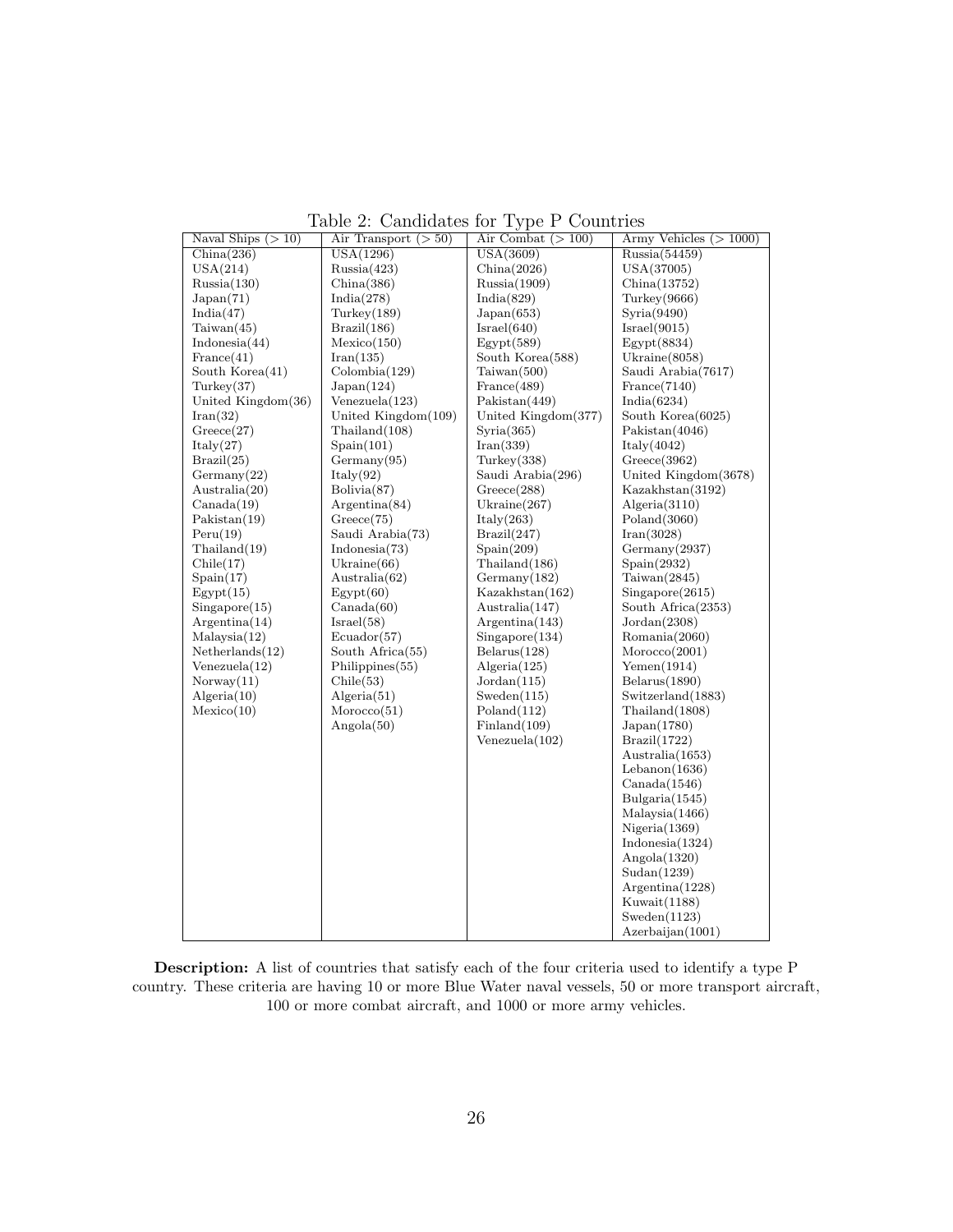| Table 3: Type P Countries |                  |                      |                      |  |  |  |
|---------------------------|------------------|----------------------|----------------------|--|--|--|
| Algeria(4)                | Germany(4)       | Pakistan(3)          | Turkey(4)            |  |  |  |
| Argentina(4)              | Greeze(4)        | Russia(4)            | Ukraine $(3)$        |  |  |  |
| $A$ ustralia $(4)$        | India(4)         | Saudi Arabia $(3)$   | United Kingdom $(4)$ |  |  |  |
| Brazil(4)                 | Indonesia(3)     | Singapore(3)         | United States $(4)$  |  |  |  |
| Canada(3)                 | $\text{Iran}(4)$ | South $Korea(3)$     | Venezuela(3)         |  |  |  |
| China(4)                  | Israel(3)        | Spin(4)              |                      |  |  |  |
| Egypt(4)                  | Italy(4)         | Taiwan(3)            |                      |  |  |  |
| France(3)                 | Japan(4)         | $\text{Thailand}(4)$ |                      |  |  |  |

Description: The 29 countries who satisfy three or more of the criteria identified in Table 2. The number in brackets indicates how many of the criteria each country satisfied.

| Table 4: Alliances    |                |                           |  |  |  |  |
|-----------------------|----------------|---------------------------|--|--|--|--|
| <b>European Union</b> | <b>NATO</b>    | <b>CSTO</b>               |  |  |  |  |
| Austria               | Belgium        | Armenia                   |  |  |  |  |
| Belgium               | Canada         | Belarus                   |  |  |  |  |
| Denmark               | Czech Republic | Kazakhstan                |  |  |  |  |
| Finland               | Denmark        | Kyrgyzstan                |  |  |  |  |
| France                | France         | Russia                    |  |  |  |  |
| Germany               | Germany        | Tajikistan                |  |  |  |  |
| Greece                | Greece         |                           |  |  |  |  |
| Ireland               | Hungary        | <b>Pairwise Alliances</b> |  |  |  |  |
| Italy                 | <b>Iceland</b> | South Korea               |  |  |  |  |
| Luxembourg            | Italy          | United States             |  |  |  |  |
| Netherlands           | Luxembourg     |                           |  |  |  |  |
| Portugal              | Netherlands    | Philippines               |  |  |  |  |
| Spain                 | Norway         | United States             |  |  |  |  |
| Sweden                | Poland         |                           |  |  |  |  |
| United Kingdom        | Portugal       | Australia                 |  |  |  |  |
|                       | Spain          | New Zealand               |  |  |  |  |
| <b>SCO</b>            | Turkey         |                           |  |  |  |  |
| China                 | United Kingdom | Australia                 |  |  |  |  |
| Kazakhstan            | United States  | United States             |  |  |  |  |
| Kyrgyzstan            |                |                           |  |  |  |  |
| Russia                |                |                           |  |  |  |  |
| Tajikistan            |                |                           |  |  |  |  |

Description: Alliances that were factored into the weighting matrices.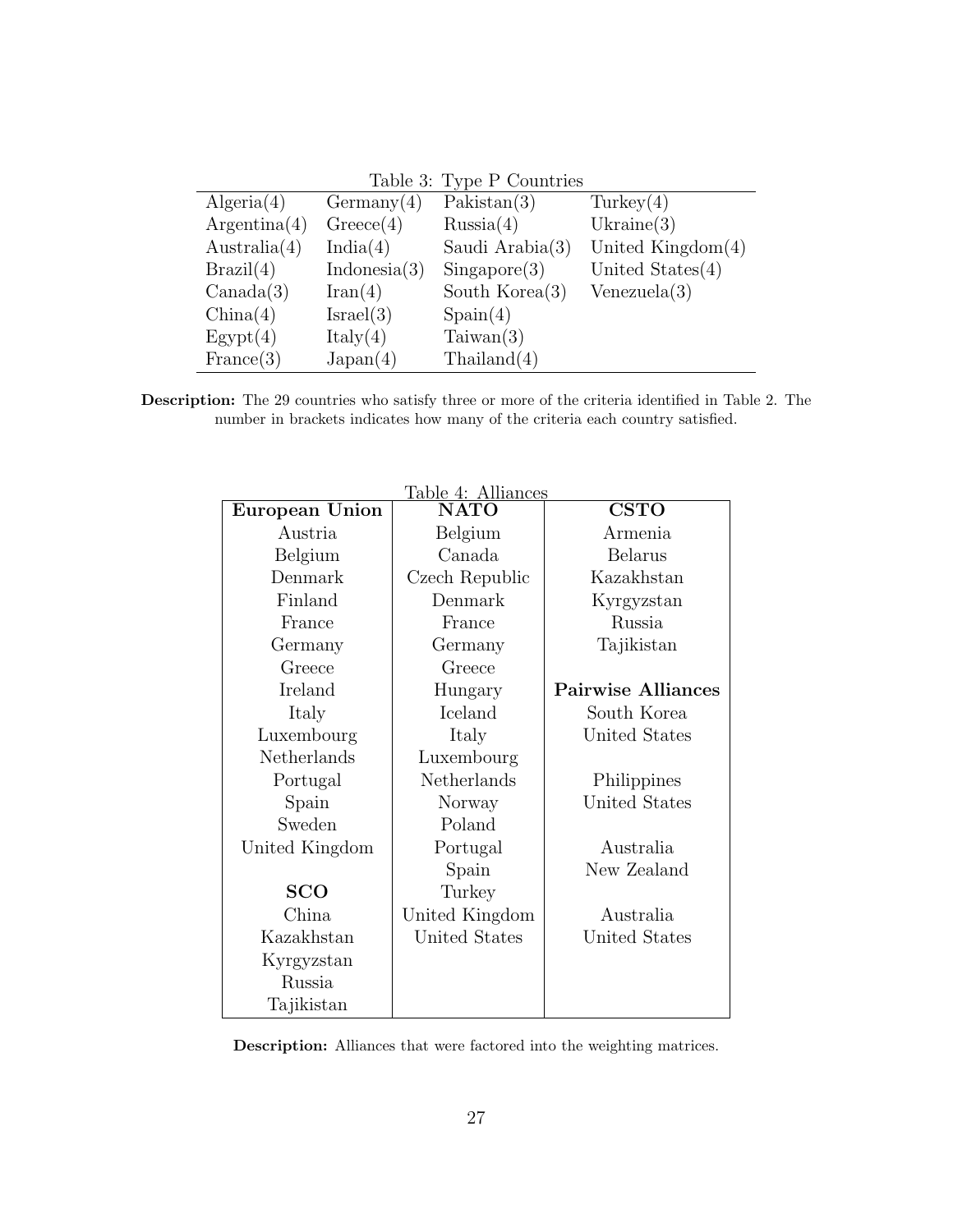| Matrix               | Description                                                |
|----------------------|------------------------------------------------------------|
| 1. Inverse Distances | Values are inverted capital pair distances. All non-allied |
|                      | countries receive a positive weight.                       |
| 2. Contiguous        | Values are binary. Only non-allied contiguous countries    |
|                      | receive a weight of 1.                                     |
| 3. Two Groups        | Values are inverted capital pair distances. Type Ps give   |
|                      | a positive weight to non-allied Type Ps and non-allied     |
|                      | contiguous countries. Type Qs give a positive weight to    |
|                      | non-allied contiguous countries.                           |
| 4. World Police      | Values are inverted capital pair distances. Type Ps give   |
|                      | a positive weight to all non-allied countries. Type Qs     |
|                      | give a positive weight to non-allied contiguous countries. |
| 5. Who can get me?   | Values are inverted capital pair distances. Type Ps give   |
|                      | a positive weight to all non-allied Type Ps and non-allied |
|                      | contiguous countries. Type Qs give a positive weight to    |
|                      | all non-allied Type Ps and non-allied contiguous coun-     |
|                      | tries.                                                     |

Table 5: Summary of Weighting Matrices

Description: A summary of the five weighting matrices used in the paper. Note the numbers associated with each name, as they will be used in the presentation of the regression results.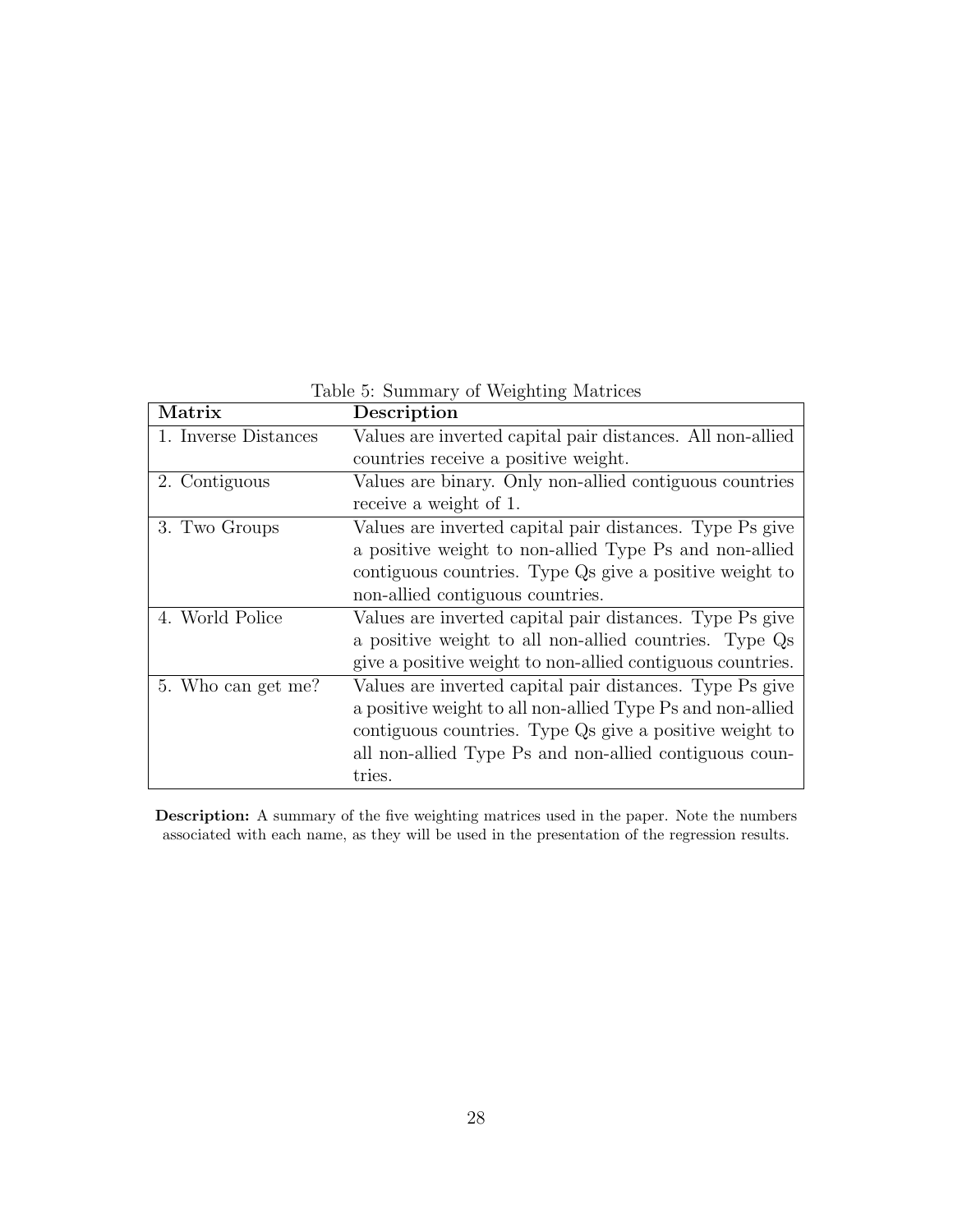| Defence Burden (Logged) |             | таріс от равенне саве<br>2 | 3           | 4           | 5           |
|-------------------------|-------------|----------------------------|-------------|-------------|-------------|
| Rho                     | $0.6265***$ | $0.1951***$                | $0.1990***$ | $0.2047***$ | $0.3763***$ |
|                         | (0.0480)    | (0.0271)                   | (0.0263)    | (0.0276)    | (0.0413)    |
| Population (Logged)     | $0.0212***$ | $0.0097***$                | $0.0097***$ | $0.0097***$ | $0.0145***$ |
|                         | (0.0037)    | (0.0037)                   | (0.0037)    | (0.0037)    | (0.0037)    |
| Lagged War              | $0.1179***$ | $0.1133***$                | $0.1133***$ | $0.1127***$ | $0.1166***$ |
|                         | (0.0214)    | (0.0218)                   | (0.0218)    | (0.0218)    | (0.0216)    |
| Civil Liberties         | $0.0628***$ | $0.0960***$                | $0.0956***$ | $0.0958***$ | $0.0809***$ |
|                         | (0.0099)    | (0.0101)                   | (0.0101)    | (0.0100)    | (0.0100)    |
| R-Squared               | 0.8879      | 0.8833                     | 0.8837      | 0.8838      | 0.8856      |
| Correlation Squared     | 0.1437      | 0.1609                     | 0.1607      | 0.1603      | 0.1689      |
| Log Likelihood          | 44.6499     | 7.6096                     | 10.0045     | 12.0956     | 23.4897     |

Table 6: Baseline Case

Description: Standard Errors in Brackets. 1984 Observations. Country Fixed Effects. \* 10% Significance. \*\* 5% Significance. \*\*\* 1% Significance.

Table 7: Baseline Case: Effects Breakdown

| Defence Burden (Logged) |          |             | 2           | 3           | <u> Broannon II</u><br>4 | 5           |
|-------------------------|----------|-------------|-------------|-------------|--------------------------|-------------|
|                         | Direct   | $0.0215***$ | $0.0097**$  | $0.0099**$  | $0.0096**$               | $0.0148***$ |
|                         | SЕ       | (0.0037)    | (0.0037)    | (0.0039)    | (0.0038)                 | (0.0037)    |
| Population (Logged)     | Indirect | $0.0362***$ | $0.0021**$  | $0.0022**$  | $0.0022**$               | $0.0088***$ |
|                         | SЕ       | (0.0100)    | (0.0009)    | (0.0009)    | (0.0009)                 | (0.0028)    |
|                         | Total    | $0.0577***$ | $0.0118**$  | $0.0121**$  | $0.0118**$               | $0.0236***$ |
|                         | SЕ       | (0.0127)    | (0.0046)    | (0.0048)    | (0.0047)                 | (0.0062)    |
|                         | Direct   | $0.1197***$ | $0.1142***$ | $0.1136***$ | $0.1158***$              | $0.1188***$ |
|                         | SЕ       | (0.0215)    | (0.0216)    | (0.0223)    | (0.0224)                 | (0.0213)    |
| Lagged War              | Indirect | $0.2014***$ | $0.0250***$ | $0.0252***$ | $0.0270***$              | $0.0700***$ |
|                         | SЕ       | (0.0563)    | (0.0062)    | (0.0064)    | (0.0067)                 | (0.0177)    |
|                         | Total    | $0.3211***$ | $0.1392***$ | $0.1387***$ | $0.1427***$              | $0.1888***$ |
|                         | SЕ       | (0.0720)    | (0.0264)    | (0.0275)    | (0.0278)                 | (0.0362)    |
|                         | Direct   | $0.0639***$ | $0.0966***$ | $0.0962***$ | $0.0967***$              | $0.0817***$ |
|                         | SЕ       | (0.0100)    | (0.0098)    | (0.0105)    | (0.0101)                 | (0.0103)    |
| Civil Liberties         | Indirect | $0.1073***$ | $0.0211***$ | $0.0213***$ | $0.0225***$              | $0.0480***$ |
|                         | SЕ       | (0.0275)    | (0.0040)    | (0.0040)    | (0.0042)                 | (0.0098)    |
|                         | Total    | $0.1711***$ | $0.1178***$ | $0.1175***$ | $0.1192***$              | $0.1297***$ |
|                         | SЕ       | (0.0343)    | (0.0122)    | (0.0131)    | (0.0128)                 | (0.0176)    |

Description: Standard Errors in Brackets. 1984 Observations. Country Fixed Effects.  $^*$  10% Significance.  $^{**}$  5% Significance.  $^{***}$  1% Significance.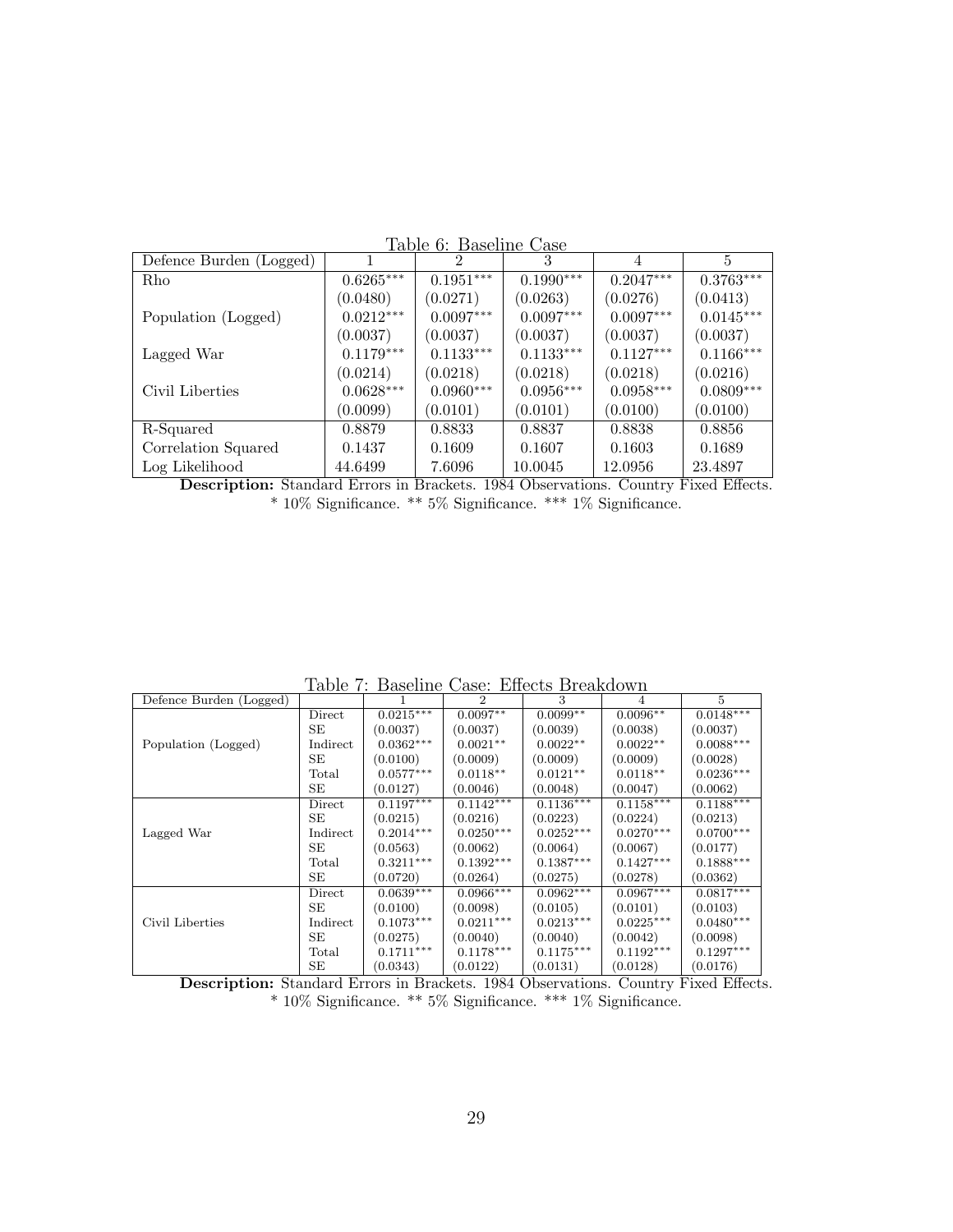| Table 8: Internal Factors Included |                  |                             |              |              |              |  |  |
|------------------------------------|------------------|-----------------------------|--------------|--------------|--------------|--|--|
| Defence Burden (Logged)            |                  | $\mathcal{D}_{\mathcal{L}}$ | 3            | 4            | 5            |  |  |
| Rho                                | $0.6245***$      | $0.2022***$                 | $0.2000***$  | $0.2116***$  | $0.3793***$  |  |  |
|                                    | (0.0486)         | (0.0267)                    | (0.0261)     | (0.0272)     | (0.0410)     |  |  |
| Population (Logged)                | $0.0812^{***}\,$ | $0.0917***$                 | $0.0937***$  | $0.0932***$  | $0.0926***$  |  |  |
|                                    | (0.0137)         | (0.0139)                    | (0.0139)     | (0.0139)     | (0.0138)     |  |  |
| Lagged War                         | $0.1141***$      | $0.1079***$                 | $0.1080***$  | $0.1071***$  | $0.1118***$  |  |  |
|                                    | (0.0210)         | (0.0214)                    | (0.0214)     | (0.0213)     | (0.0212)     |  |  |
| Civil Liberties                    | $0.0461***$      | $0.0720***$                 | $0.0714***$  | $0.0714***$  | $0.0585***$  |  |  |
|                                    | (0.0103)         | (0.0105)                    | (0.0105)     | (0.0105)     | (0.0105)     |  |  |
| GDP per Capita (Logged)            | $-0.0716***$     | $-0.1142***$                | $-0.1186***$ | $-0.1175***$ | $-0.1069***$ |  |  |
|                                    | (0.0245)         | (0.0250)                    | (0.0249)     | (0.0249)     | (0.0248)     |  |  |
| <b>Upcoming Election</b>           | $-0.0017$        | $-0.0024$                   | $-0.0019$    | $-0.0021$    | $-0.0011$    |  |  |
|                                    | (0.0125)         | (0.0128)                    | (0.0127)     | (0.0127)     | (0.0126)     |  |  |
| GDP Growth                         | $-0.0012$        | $-0.0019*$                  | $-0.0020*$   | $-0.0020*$   | $-0.0016$    |  |  |
|                                    | (0.0011)         | (0.0011)                    | (0.0011)     | (0.0011)     | (0.0011)     |  |  |
| Government Size (Logged)           | $-0.1752***$     | $-0.1610***$                | $-0.1590***$ | $-0.1594***$ | $-0.1637***$ |  |  |
|                                    | (0.0221)         | (0.0225)                    | (0.0225)     | (0.0224)     | (0.0223)     |  |  |
| R-Squared                          | 0.8923           | 0.8881                      | 0.8886       | 0.8887       | 0.8903       |  |  |
| Correlation Squared                | 0.1804           | 0.1945                      | 0.1947       | 0.1948       | 0.2038       |  |  |
| Log Likelihood                     | 84.2057          | 49.3116                     | 52.3019      | 54.3808      | 65.0036      |  |  |

Table 8: Internal Factors Included

Description: Standard Errors in Brackets. 1984 Observations. Country Fixed Effects. \* 10% Significance. \*\* 5% Significance. \*\*\* 1% Significance.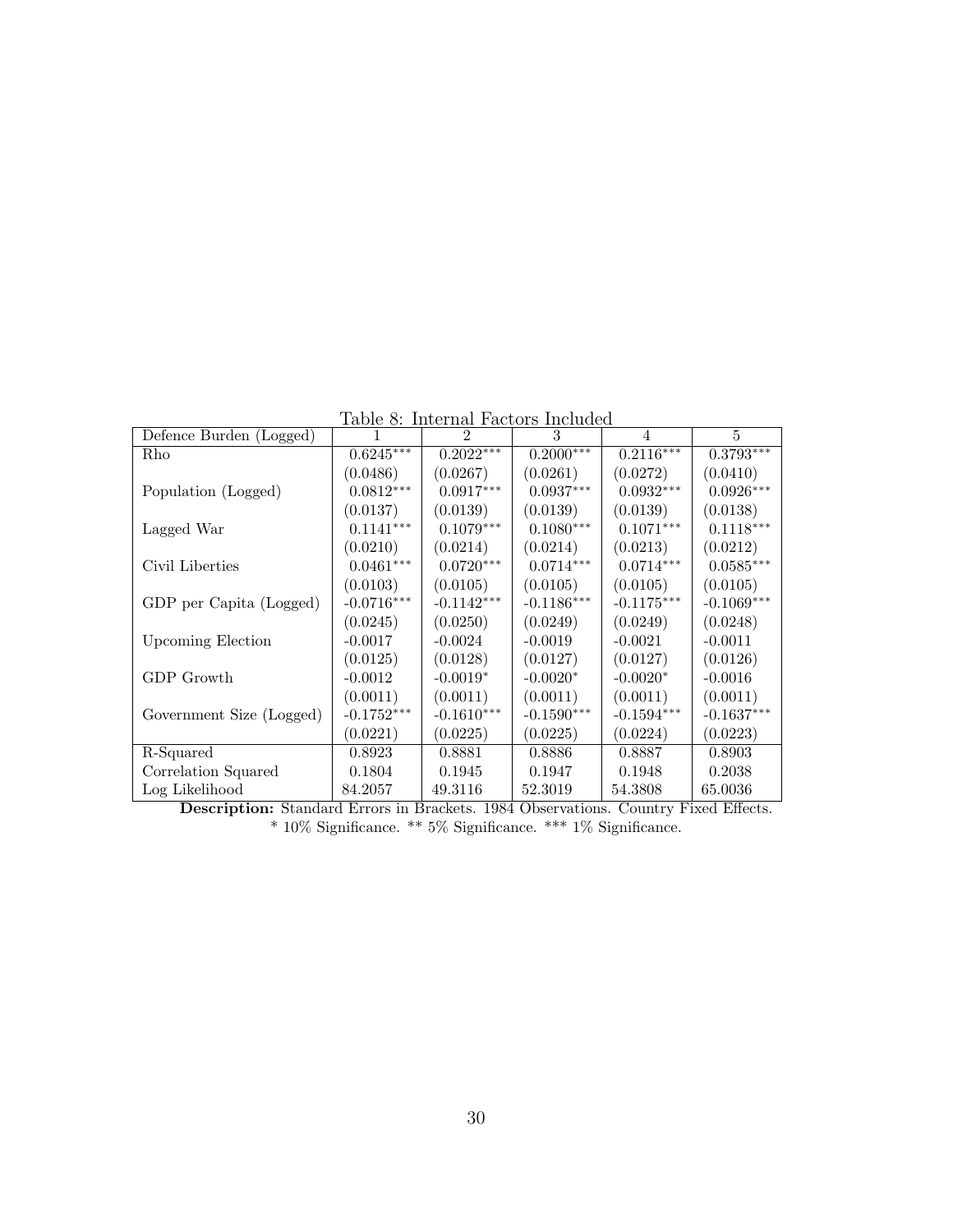| Defence Burden (Logged)  |                                 | 1            | $\overline{2}$ | $\overline{3}$ | $\overline{4}$ | $\overline{5}$ |
|--------------------------|---------------------------------|--------------|----------------|----------------|----------------|----------------|
|                          | Direct                          | $0.0823***$  | $0.0921***$    | $0.0940***$    | $0.0941***$    | $0.0931***$    |
|                          | <b>SE</b>                       | (0.0136)     | (0.0134)       | (0.0138)       | (0.0137)       | (0.0146)       |
| Population (Logged)      | Indirect                        | $0.1372***$  | $0.0208***$    | $0.0209***$    | $0.0229***$    | $0.0558***$    |
|                          | <b>SE</b>                       | (0.0366)     | (0.0046)       | (0.0044)       | (0.0049)       | (0.0134)       |
|                          | Total                           | $0.2195***$  | $0.1129***$    | $0.1149***$    | $0.1170***$    | $0.1489***$    |
|                          | SE                              | (0.0460)     | (0.0169)       | (0.0171)       | (0.0175)       | (0.0259)       |
|                          | Direct                          | $0.1148***$  | $0.1101***$    | $0.1095***$    | $0.1084***$    | $0.1128***$    |
|                          | SE                              | (0.0210)     | (0.0213)       | (0.0216)       | (0.0208)       | (0.0220)       |
| Lagged War               | Indirect                        | $0.1916***$  | $0.0248***$    | $0.0244***$    | $0.0264***$    | $0.0675***$    |
|                          | SE                              | (0.0539)     | (0.0062)       | (0.0060)       | (0.0065)       | (0.0176)       |
|                          | Total                           | $0.3063***$  | $0.1349***$    | $0.1339***$    | $0.1347***$    | $0.1803***$    |
|                          | SE                              | (0.0694)     | (0.0264)       | (0.0265)       | (0.0262)       | (0.0370)       |
|                          | Direct                          | $0.0468***$  | $0.0729***$    | $0.0727***$    | $0.0722***$    | $0.0597***$    |
|                          | SE                              | (0.0104)     | (0.0104)       | (0.0105)       | (0.0103)       | (0.0113)       |
| Civil Liberties          | Indirect                        | $0.0779***$  | $0.0164***$    | $0.0162***$    | $0.0175***$    | $0.0356***$    |
|                          | SE                              | (0.0235)     | (0.0033)       | (0.0033)       | (0.0035)       | (0.0086)       |
|                          | Total                           | $0.1247***$  | $0.0893***$    | $0.0889***$    | $0.0898***$    | $0.0952***$    |
|                          | SE                              | (0.0317)     | (0.0127)       | (0.0129)       | (0.0129)       | (0.0184)       |
|                          | Direct                          | $-0.0726***$ | $-0.1146***$   | $-0.1191***$   | $-0.1184***$   | $-0.1071***$   |
|                          | SE                              | (0.0243)     | (0.0244)       | (0.0248)       | (0.0245)       | (0.0257)       |
| GDP per Capita (Logged)  | Indirect                        | $-0.1207**$  | $-0.0258***$   | $-0.0265***$   | $-0.0288***$   | $-0.0641***$   |
|                          | SE                              | (0.0478)     | (0.0069)       | (0.0068)       | (0.0076)       | (0.0193)       |
|                          | $\operatorname{\mathsf{Total}}$ | $-0.1933***$ | $-0.1404***$   | $-0.1456***$   | $-0.1472***$   | $-0.1712***$   |
|                          | <b>SE</b>                       | (0.0692)     | (0.0301)       | (0.0304)       | (0.0309)       | (0.0429)       |
|                          | Direct                          | $-0.0017$    | $-0.0026$      | $-0.0018$      | $-0.0022$      | $-0.0010$      |
|                          | SE                              | (0.0129)     | (0.0129)       | (0.0129)       | (0.0125)       | (0.0126)       |
| <b>Upcoming Election</b> | Indirect                        | $-0.0025$    | $-0.0006$      | $-0.0004$      | $-0.0005$      | $-0.0006$      |
|                          | <b>SE</b>                       | (0.0221)     | (0.0029)       | (0.0030)       | (0.0028)       | (0.0077)       |
|                          | Total                           | $-0.0042$    | $-0.0032$      | $-0.0021$      | $-0.0028$      | $-0.0016$      |
|                          | SE                              | (0.0348)     | (0.0158)       | (0.0152)       | (0.0158)       | (0.0203)       |
|                          | Direct                          | $-0.0012$    | $-0.0019*$     | $-0.0020*$     | $-0.0019*$     | $-0.0017$      |
|                          | <b>SE</b>                       | (0.0011)     | (0.0011)       | (0.0011)       | (0.0011)       | (0.0011)       |
| GDP Growth               | Indirect                        | $-0.0019$    | $-0.0004*$     | $-0.0004*$     | $-0.0005*$     | $-0.0010$      |
|                          | SE                              | (0.0019)     | (0.0002)       | (0.0002)       | (0.0003)       | (0.0007)       |
|                          | Total                           | $-0.0031$    | $-0.0024*$     | $-0.0025*$     | $-0.0024*$     | $-0.0028$      |
|                          | <b>SE</b>                       | (0.0030)     | (0.0014)       | (0.0014)       | (0.0014)       | (0.0018)       |
|                          | Direct                          | $-0.1770***$ | $-0.1618***$   | $-0.1600***$   | $-0.1615***$   | $-0.1662***$   |
|                          | SE                              | (0.0228)     | (0.0225)       | (0.0213)       | (0.0224)       | (0.0231)       |
| Government Size (Logged) | Indirect                        | $-0.2956***$ | $-0.0365***$   | $-0.0356***$   | $-0.0392***$   | $-0.0997***$   |
|                          | <b>SE</b>                       | (0.0749)     | (0.0080)       | (0.0072)       | (0.0081)       | (0.0229)       |
|                          | Total                           | $-0.4725***$ | $-0.1983***$   | $-0.1956***$   | $-0.2007***$   | $-0.2659***$   |
|                          | <b>SE</b>                       | (0.0891)     | (0.0286)       | (0.0266)       | (0.0284)       | (0.0422)       |

Table 9: Internal Factors Included: Effects Breakdown

Description: Standard Errors in Brackets. 1984 Observations. Country Fixed Effects. \* 10% Significance. \*\* 5% Significance. \*\*\* 1% Significance.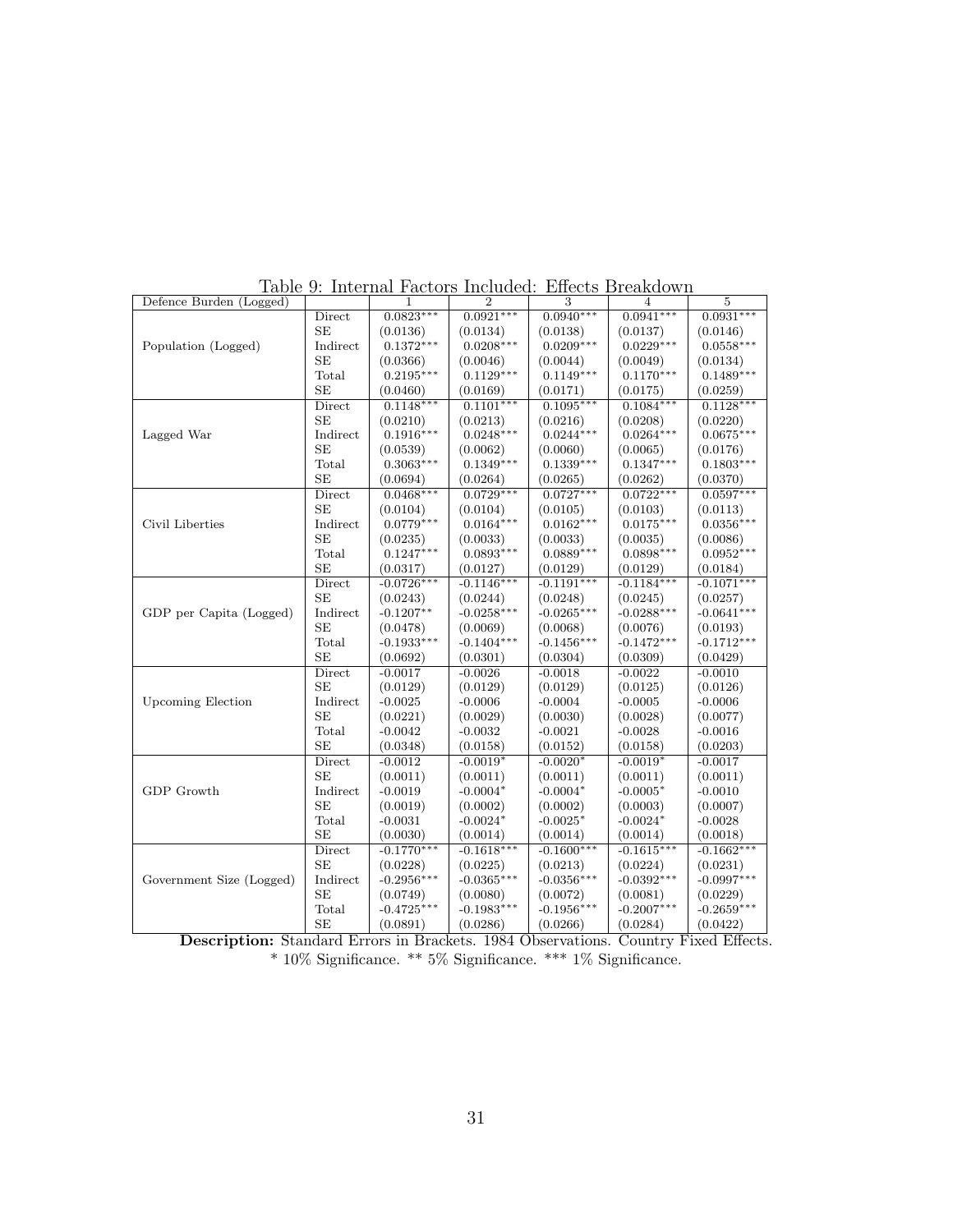| Defence Burden (Logged) | 1                       | $\overline{2}$ | 3           | 4           | 5           |
|-------------------------|-------------------------|----------------|-------------|-------------|-------------|
| 1993                    | $0.8375***$             | $0.3711***$    | $0.4460***$ | $0.4547***$ | $0.6394***$ |
|                         | (0.1048)                | (0.0874)       | (0.0817)    | (0.0853)    | (0.1202)    |
| 1994                    | $0.8804***$             | $0.4112***$    | $0.4670***$ | $0.4856***$ | $0.6624***$ |
|                         | (0.0794)                | (0.0890)       | (0.0819)    | (0.0850)    | (0.1213)    |
| 1995                    | $0.8515***$             | $0.3362***$    | $0.4200***$ | $0.4407***$ | $0.6284***$ |
|                         | (0.0975)                | (0.0923)       | (0.0844)    | (0.0876)    | (0.1265)    |
| 1996                    | $0.8805^{\ast\ast\ast}$ | $0.4032***$    | $0.4930***$ | $0.5056***$ | $0.6964***$ |
|                         | (0.0792)                | (0.0907)       | (0.0812)    | (0.0844)    | (0.1147)    |
| 1997                    | $0.8565^{\ast\ast\ast}$ | $0.4012***$    | $0.4590***$ | $0.4697***$ | $0.5863***$ |
|                         | (0.0945)                | (0.0921)       | (0.0858)    | (0.0894)    | (0.1379)    |
| 1998                    | $0.8515***$             | $0.3881***$    | $0.4610***$ | $0.4756***$ | $0.5733***$ |
|                         | (0.0972)                | (0.0930)       | (0.0854)    | (0.0888)    | (0.1374)    |
| 1999                    | $0.8516***$             | $0.4032***$    | $0.4800***$ | $0.4977***$ | $0.5964***$ |
|                         | (0.0972)                | (0.0914)       | (0.0831)    | (0.0860)    | (0.1343)    |
| 2000                    | $0.8555^{***}\,$        | $0.3952***$    | $0.4360***$ | $0.4427***$ | $0.5564***$ |
|                         | (0.0947)                | (0.0907)       | (0.0857)    | (0.0894)    | (0.1390)    |
| 2001                    | $0.8285^{\ast\ast\ast}$ | $0.4031***$    | $0.4410***$ | $0.4357***$ | $0.5634***$ |
|                         | (0.1111)                | (0.0902)       | (0.0852)    | (0.0898)    | (0.1394)    |
| 2002                    | $0.8555***$             | $0.4172***$    | $0.4681***$ | $0.4796***$ | $0.5934***$ |
|                         | (0.0949)                | (0.0911)       | (0.0852)    | (0.0887)    | (0.1359)    |
| 2003                    | $0.8225^{\ast\ast\ast}$ | $0.4161***$    | $0.4550***$ | $0.4657***$ | $0.5803***$ |
|                         | (0.1146)                | (0.0897)       | (0.0853)    | (0.0888)    | (0.1366)    |
| 2004                    | $0.8595^{\ast\ast\ast}$ | $0.3901***$    | $0.4280***$ | $0.4286***$ | $0.5854***$ |
|                         | (0.0923)                | (0.0921)       | (0.0878)    | (0.0922)    | (0.1364)    |
| 2005                    | $0.8585^{\ast\ast\ast}$ | $0.3722***$    | $0.4070***$ | $0.4076***$ | $0.5624***$ |
|                         | (0.0930)                | (0.0943)       | (0.0902)    | (0.0950)    | (0.1405)    |
| 2006                    | $0.8575***$             | $0.3691***$    | $0.4170***$ | $0.4017***$ | $0.5864***$ |
|                         | (0.0937)                | (0.0948)       | (0.0899)    | (0.0958)    | (0.1374)    |
| 2007                    | $0.8495^{\ast\ast\ast}$ | $0.3452***$    | $0.3940***$ | $0.3947***$ | $0.5464***$ |
|                         | (0.0988)                | (0.0965)       | (0.0918)    | (0.0963)    | (0.1447)    |
| 2008                    | $0.7845***$             | $0.2402**$     | $0.3410***$ | $0.3357***$ | $0.4814***$ |
|                         | (0.1375)                | (0.1033)       | (0.0956)    | (0.1005)    | (0.1549)    |

Table 10: Yearly Rhos

Description: Standard Errors in Brackets. 124 observations per regression. \* 10% Significance. \*\* 5% Significance. \*\*\* 1% Significance.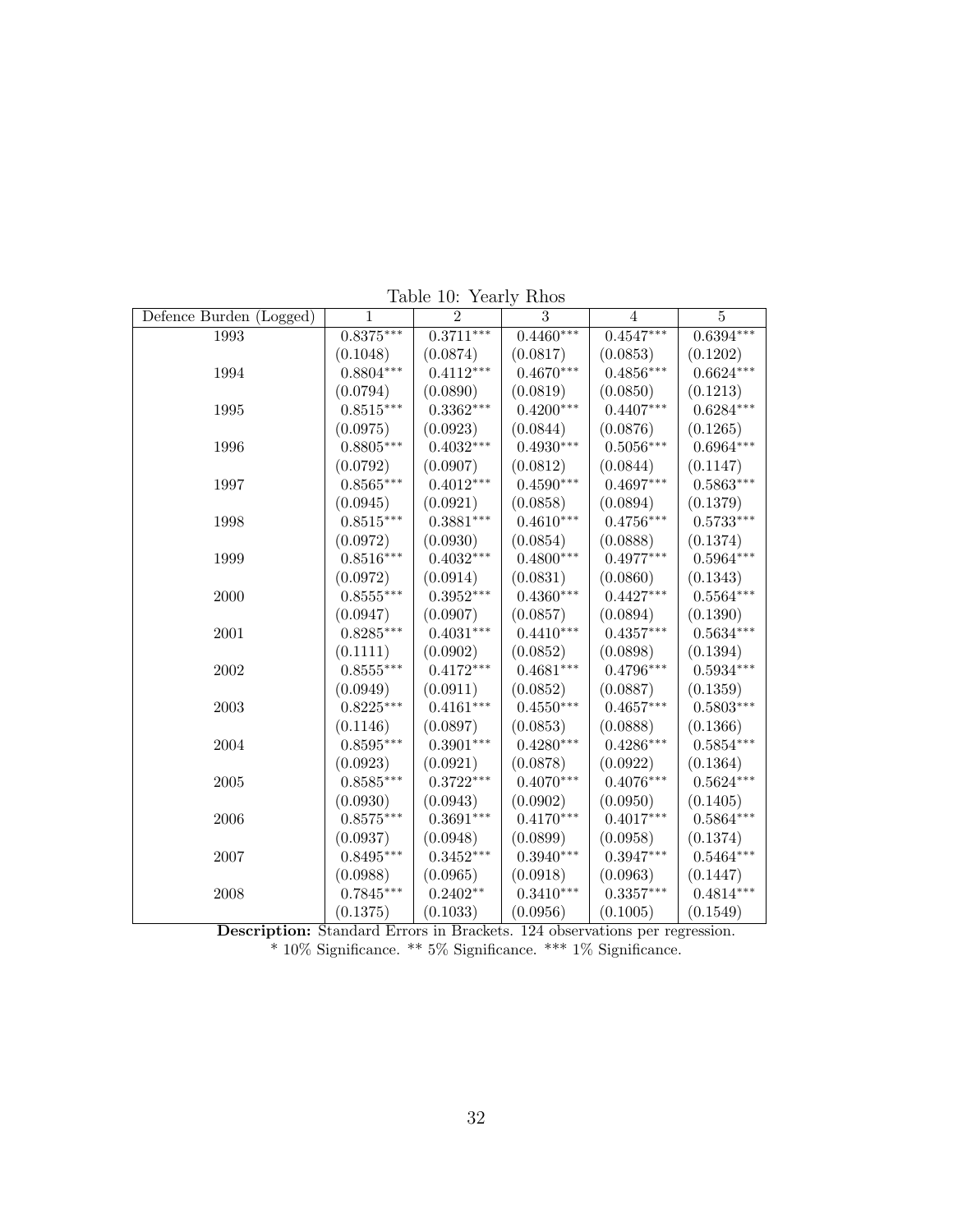|                                                  | Defence Burden (Logged) | 1              | $\overline{2}$ | 3              | 4              | 5              |
|--------------------------------------------------|-------------------------|----------------|----------------|----------------|----------------|----------------|
|                                                  | Rho                     | $0.4572***$    | $0.2120***$    | $0.2196***$    | $0.2203***$    | $0.3075***$    |
|                                                  |                         | (0.0790)       | (0.0740)       | (0.0699)       | (0.0737)       | (0.0752)       |
|                                                  | Population (Logged)     | $0.0379***$    | $0.0209*$      | $0.0198*$      | $0.0200*$      | $0.0238**$     |
|                                                  |                         | (0.0106)       | (0.0110)       | (0.0110)       | (0.0110)       | (0.0108)       |
| Middle East                                      | Lagged War              | 0.0622         | 0.0543         | 0.0533         | 0.0540         | 0.0574         |
|                                                  |                         | (0.0450)       | (0.0469)       | (0.0467)       | (0.0468)       | (0.0460)       |
|                                                  | Civil Liberties         | $0.1189***$    | $0.1619***$    | $0.1603***$    | $0.1598***$    | $0.1487***$    |
|                                                  |                         | (0.0282)       | (0.0295)       | (0.0293)       | (0.0294)       | (0.0290)       |
|                                                  | Log Likelihood          | 41.1330        | 34.6120        | 35.1800        | 35.0600        | 37.4320        |
|                                                  | R-Squared               | 0.8776         | 0.8677         | 0.8686         | 0.8682         | 0.8722         |
|                                                  | Correlation Squared     | 0.3528         | 0.3849         | 0.3879         | 0.3847         | 0.3999         |
|                                                  | Rho                     | 0.5221         | 0.3916         | 0.3958         | 0.4379         | 0.4537         |
|                                                  |                         | $(0.0717)$ *** | $(0.0569)$ *** | $(0.0536)$ *** | $(0.0543)$ *** | $(0.0575)$ *** |
|                                                  | Population (Logged)     | $-0.0054$      | $-0.0057$      | $-0.0042$      | $-0.0039$      | $-0.0029$      |
|                                                  |                         | (0.0110)       | (0.0112)       | (0.0108)       | (0.0106)       | (0.0108)       |
| Latin America                                    | Lagged War              | 0.0767         | 0.0789         | 0.0793         | 0.0784         | 0.0774         |
|                                                  |                         | (0.0579)       | (0.0584)       | (0.0568)       | (0.0558)       | (0.0564)       |
|                                                  | Civil Liberties         | $0.0724***$    | $0.0920***$    | $0.0791***$    | $0.0824***$    | $0.0734***$    |
|                                                  |                         | (0.0214)       | (0.0216)       | (0.0209)       | (0.0206)       | (0.0208)       |
|                                                  | Log Likelihood          | 86.5260        | 83.0360        | 89.4890        | 93.7400        | 90.7560        |
|                                                  | R-Squared               | 0.9103         | 0.9086         | 0.9137         | 0.9167         | 0.9149         |
|                                                  | Correlation Squared     | 0.1751         | 0.1767         | 0.1619         | 0.1701         | 0.1646         |
|                                                  | Rho                     | 0.3745         | 0.1234         | 0.0680         | 0.1301         | 0.0566         |
|                                                  |                         | $(0.0821)$ *** | $(0.0581)$ **  | (0.0549)       | $(0.0603)$ **  | (0.0591)       |
|                                                  | Population (Logged)     | 0.0058         | 0.0003         | $-0.0002$      | 0.0000         | $-0.0003$      |
|                                                  |                         | (0.0063)       | (0.0064)       | (0.0065)       | (0.0064)       | (0.0065)       |
| Europe                                           | Lagged War              | $0.1523***$    | $0.1525*$      | $0.1528***$    | $0.1529***$    | $0.1532***$    |
|                                                  |                         | (0.0421)       | (0.0427)       | (0.0429)       | (0.0427)       | (0.0429)       |
|                                                  | Civil Liberties         | $0.0688***$    | $0.0843***$    | $0.0896***$    | $0.0852***$    | $0.0913***$    |
|                                                  |                         | (0.0193)       | (0.0195)       | (0.0196)       | (0.0195)       | (0.0196)       |
|                                                  | Log Likelihood          | 46.3100        | 39.5280        | 38.4160        | 39.9580        | 38.1240        |
|                                                  | R-Squared               | 0.8154         | 0.8096         | 0.8084         | 0.8099         | 0.8081         |
|                                                  | Correlation Squared     | 0.0852         | 0.0962         | 0.0925         | 0.0965         | 0.0891         |
|                                                  | Rho                     | $0.4970***$    | $0.2210***$    | $0.3320***$    | $0.3480***$    | $0.4975***$    |
|                                                  |                         | (0.0802)       | (0.0532)       | (0.0522)       | (0.0570)       | (0.0632)       |
|                                                  | Population (Logged)     | $-0.0095$      | $-0.0213**$    | $-0.0176*$     | $-0.0148$      | $-0.0116$      |
|                                                  |                         | (0.0103)       | (0.0107)       | (0.0104)       | (0.0104)       | (0.0104)       |
| Asia                                             | Lagged War              | $0.1705***$    | $0.1363**$     | $0.1288**$     | $0.1245**$     | $0.1569***$    |
|                                                  |                         | (0.0556)       | (0.0574)       | (0.0559)       | (0.0560)       | (0.0554)       |
|                                                  | Civil Liberties         | $0.0903***$    | $0.1254***$    | $0.1189***$    | $0.1109***$    | $0.1034***$    |
|                                                  |                         | (0.0280)       | (0.0289)       | (0.0282)       | (0.0282)       | (0.0280)       |
|                                                  | Log Likelihood          | $-32.4740$     | $-43.1100$     | $-36.0470$     | $-36.0590$     | $-32.6180$     |
|                                                  | R-Squared               | 0.8097         | 0.7974         | 0.8079         | 0.8068         | 0.8113         |
|                                                  | Correlation Squared     | 0.1116         | 0.1025         | 0.1057         | 0.1012         | 0.1371         |
|                                                  |                         |                |                |                |                |                |
| <b>Description:</b> Standard Errors in Brackets. |                         |                |                |                |                |                |

Table 11: Regional Analysis

\* 10% Significance. \*\* 5% Significance. \*\*\* 1% Significance.

Table 12: Defence Spending per Capita

|                                      |              | ◡              | л.           |              |              |
|--------------------------------------|--------------|----------------|--------------|--------------|--------------|
| Defence Spending per Capita (Logged) |              | $\overline{2}$ | 3            |              | 5.           |
| Rho                                  | $0.2685***$  | $0.2122***$    | $0.2200***$  | $0.2247***$  | $0.3294***$  |
|                                      | (0.0407)     | (0.0211)       | (0.0211)     | (0.0216)     | (0.0322)     |
| Population (Logged)                  | $0.2102***$  | $0.2114***$    | $0.2104***$  | $0.2095***$  | $0.2083***$  |
|                                      | (0.0053)     | (0.0050)       | (0.0050)     | (0.0050)     | (0.0051)     |
| Lagged War                           | $0.0923***$  | $0.0847***$    | $0.0845***$  | $0.0852***$  | $0.0885***$  |
|                                      | (0.0289)     | (0.0284)       | (0.0282)     | (0.0283)     | (0.0283)     |
| Civil Liberties                      | $-0.0695***$ | $-0.0812***$   | $-0.0800***$ | $-0.0770***$ | $-0.0708***$ |
|                                      | (0.0139)     | (0.0132)       | (0.0131)     | (0.0131)     | (0.0133)     |
| Log Likelihood                       | $-540.4000$  | $-518.4100$    | $-507.5800$  | $-508.1900$  | $-508.8100$  |
| R-Squared                            | 0.9699       | 0.9708         | 0.9712       | 0.9711       | 0.9711       |
| Correlation Squared                  | 0.6244       | 0.6251         | 0.6278       | 0.6272       | 0.6305       |

Description: Standard Errors in Brackets. 1984 Observations. Country Fixed Effects.

\* 10% Significance. \*\* 5% Significance. \*\*\* 1% Significance.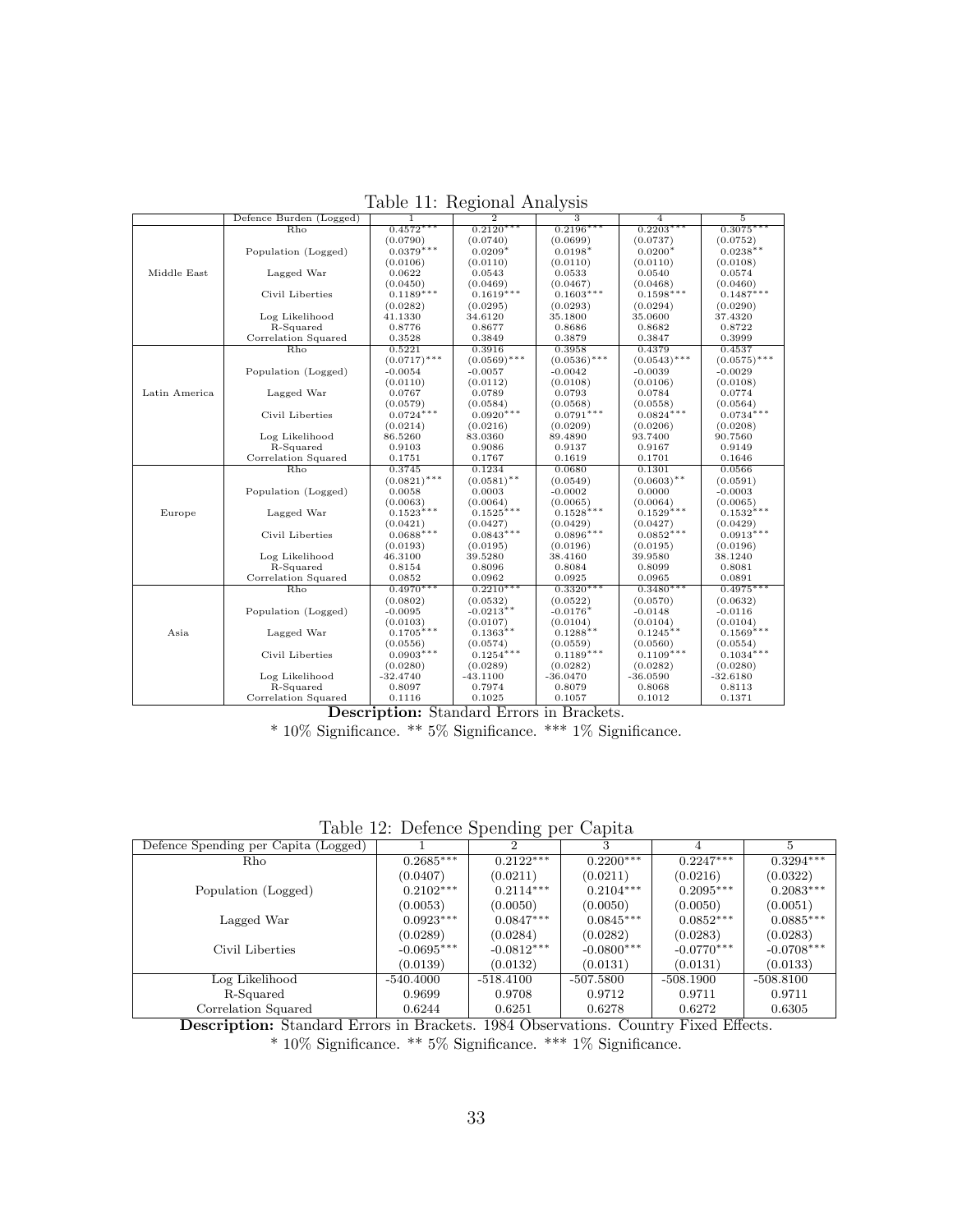### 9 Figures



Figure 1: Residuals and Weighted Residuals (Contiguous)

Description: A map of the 124 countries in the sample, where the colour indicates the defence spending behaviour relative to that of its neighbours, as defined by the weight matrix. Colour A: High spending country with high spending neighbours. Colour B: High spending country with low spending neighbours. Colour C: Low spending country with high spending neighbours. Colour D: Low spending country with low spending neighbours. Colour E: No data. Note the grouping of Colour A countries in the Middle East and parts of Africa and the grouping of Colour D countries in Central America, parts of Africa, and parts of Asia.